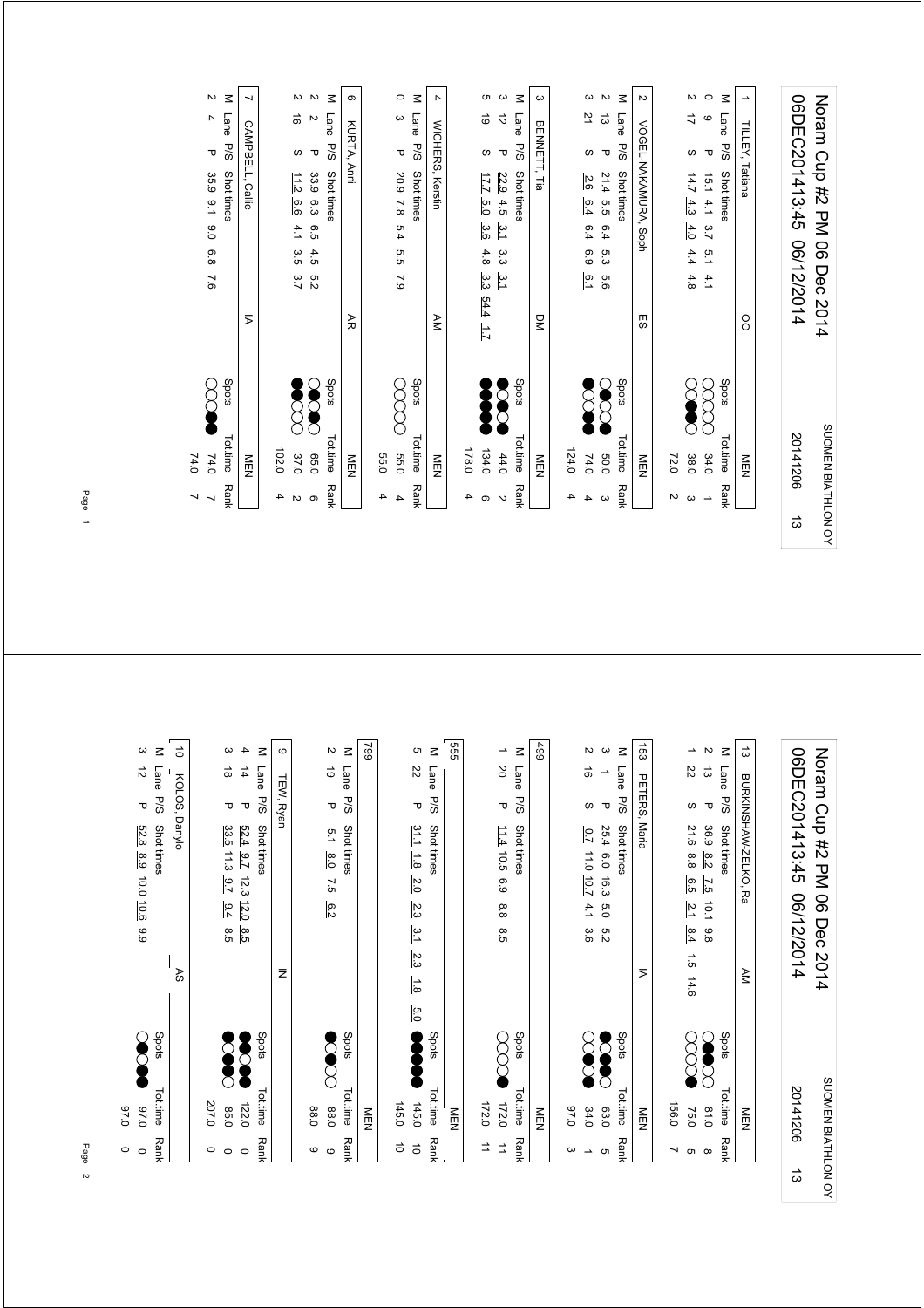|   | $\circ$            | 0.95                 |       |              | 6.0<br>5.3                      | $\overline{5}$ .1 | 24.8<br>9.6               | ᠊ᠣ               | $\vec{\circ}$          | N                        |
|---|--------------------|----------------------|-------|--------------|---------------------------------|-------------------|---------------------------|------------------|------------------------|--------------------------|
|   | $\circ$            | 0.09                 |       |              | ၉့၁<br>6.8                      | 5.7               | 29.1<br>$\overline{C}$ .0 | $\mathbf \tau$   | $\vec{q}$              | 4                        |
|   | <b>Rank</b>        | Tot.time             | Spots |              |                                 |                   | <b>Shot times</b>         | P/S              | Lane                   | Σ                        |
|   |                    |                      |       | Σ            |                                 |                   | <b>HARTLEY, Richard</b>   |                  |                        | ミ                        |
|   |                    |                      |       |              |                                 |                   |                           |                  |                        |                          |
|   | $\circ$            | 132.0                |       |              |                                 |                   |                           |                  |                        |                          |
|   | $\circ$            | 0'69                 |       |              | 9.9<br>73                       | 6.0               | 25.8<br>5.9               | ᠊ᠣ               | $\vec{8}$              | ω                        |
|   | $\circ$            |                      |       |              |                                 |                   |                           |                  |                        |                          |
|   |                    | 73.0                 |       |              | 8.2<br>5.8                      | 0.8               | 36.9<br>7.4               | Δ                | 4                      | $\circ$                  |
|   | Rank               | <b>Tot.time</b>      | Spots |              |                                 |                   | Shot times                | <b>P/S</b>       | Lane                   | $\leq$                   |
|   |                    |                      |       | 59           |                                 |                   | Kimberley                 |                  | BULLER,                | ಹೆ                       |
|   |                    |                      |       |              |                                 |                   |                           |                  |                        |                          |
|   | $\circ$<br>$\circ$ | 113.0<br><b>55.0</b> |       |              | 6.4                             | 7.8               | 25.1<br>9.5               | ᠊ᠣ               | $\vec{\circ}$          | ∸                        |
|   | $\circ$            | 089                  |       |              | $\frac{8}{1}$<br>$7.5$<br>$6.7$ | 6.9               | 25.7<br>$\overline{6}$    | $\mathbf \sigma$ | ↘                      | $\circ$                  |
|   | Rank               | Tottime              | Spots |              |                                 |                   | Shot times                | P/S              | Lane                   | Σ                        |
|   |                    |                      |       | OO           |                                 |                   |                           | BRENNAN, Liz     |                        | ದೆ                       |
|   | $\circ$            | 199.0                |       |              |                                 |                   |                           |                  |                        |                          |
|   | $\circ$            | 04.0                 |       |              | 11.4<br>8.3                     | 6.4               | $42.9$ 16.1               | ᠊ᠣ               | SO                     | ω                        |
|   | $\circ$            | 105.0                |       |              | 8.5<br>6.5                      | 8.4               | 0.0<br>69                 | $\mathbf \sigma$ | $\vec{\tilde{\omega}}$ | 4                        |
|   | Rank               | Tot.time             | Spots |              |                                 |                   | Shot times                | <b>P/S</b>       | Lane                   | $\leq$                   |
|   |                    |                      |       | <sup>o</sup> |                                 |                   | SCHUBERT, Stephanie       |                  |                        | 4                        |
|   | $\circ$            | 193.0                |       |              |                                 |                   |                           |                  |                        |                          |
|   | $\circ$            | 64.0                 |       |              | 20.4                            |                   | 33.8 14.6 9.6             | ᠊ᠣ               | $\vec{\circ}$          | 4                        |
|   | $\circ$            | 109.0                | ਨ     |              | $\frac{11}{2}$                  |                   | 52.7 12.0 13.5 12.9       | $\mathbf \sigma$ | $\vec{\omega}$         | $\overline{\phantom{a}}$ |
|   | Rank               | Tot.time             | Spots |              |                                 |                   | Shot times                | P/S              | Lane                   | $\leq$                   |
|   |                    |                      |       | ¥M           |                                 |                   | CORCORAN, Jessica         |                  |                        | ಸ                        |
|   | $\circ$            | 0.191                |       |              |                                 |                   |                           |                  |                        |                          |
|   | $\circ$            | 108.0                |       |              | $\overline{2.0}$<br>7.5         | မိအ               | 52.5 18.6                 | ᠊ᠣ               | 23                     | ∸                        |
|   | $\circ$            | 83.0                 |       |              | 8.3<br>6.6                      | $-9.4$            | 39.2 6.1                  | $\mathbf \tau$   | $\vec{\tilde{\omega}}$ | c                        |
|   | <b>Rank</b>        | Tot.time             | Spots |              |                                 |                   | Shot times                | P/S              | Lane                   | $\leq$                   |
|   |                    |                      |       |              |                                 |                   |                           |                  |                        |                          |
|   |                    |                      |       | <b>CAM</b>   |                                 |                   | MOORE, Helaynea           |                  |                        | ₫                        |
|   |                    |                      |       |              |                                 |                   |                           |                  |                        |                          |
| ದ |                    | 20141206             |       |              | 06/12/2014                      |                   | 06DEC201413:45            |                  |                        |                          |
|   |                    | SUOMEN BIATHLON OY   |       |              | Noram Crp #2 PM 06 Dec 2014     |                   |                           |                  |                        |                          |

| g<br>₹N<br>$\approx$<br>8<br>핔<br>Spots<br>Spots<br>Spots<br>Spots<br>Spots<br>$\beta$<br>◯<br>Tot.time<br>Tot.time<br>Tot.time<br>Tot.time<br>Tot.time<br>203.0<br>169.0<br>158.0<br>137.0<br>151.0<br>0'69<br>0.50<br>0.10<br>48.0<br>0.96<br>83.0<br>0.98<br>64.0<br>47.0<br>78.0<br>78.0<br>73.0<br>75.0<br><b>Rank</b><br><b>Rank</b><br><b>Rank</b><br><b>Rank</b><br><b>Rank</b><br>$\circ$<br>$\circ$<br>$\circ$<br>$\circ$<br>$\circ$<br>$\circ$<br>$\circ$<br>$\circ$<br>$\circ$<br>$\circ$<br>$\circ$<br>0<br>$\circ$<br>$\circ$<br>$\circ$<br>$\circ$<br>$\circ$<br>$\circ$ | S<br>Z2<br>21<br>4<br>$\boldsymbol{\omega}$<br>$\leq$<br>ပ<br>4<br>$\overline{\phantom{a}}$<br>$\leq$<br>4<br>$\leq$<br>ω<br>23<br>23<br>Lane<br>Lane<br>ಹ<br>ದ<br>ゴ<br>Lane<br>$\mathbf{\circ}$<br>$\overline{\phantom{0}}$<br>KULAS, Paul<br>BORGLUM, Brian<br>CISLO, Ray<br>P/S<br>P/S<br>P/S<br>$\mathbf \tau$<br>᠊ᠣ<br>᠊ᠣ<br>᠊ᠣ<br>τ<br>᠊ᠣ<br>᠊ᠣ<br>Shot times<br>26.3<br>Shot times<br>24.3<br>26.6 10.6<br>Shot times<br>24.9<br>34.2<br>33.5<br>$14.9$ 12.3<br>4.0<br>3.2<br>$\overline{5}$<br>9.3<br>11.0<br>8.4<br>2.7<br>6.4<br>5.3<br>3.9<br>8.6<br>8.6<br>6.2<br>3.9<br>0.0<br>3.9<br>10.6<br>10.5<br>6.3<br>5.5<br>6.5<br>ပ္ပ<br>ပ |
|-----------------------------------------------------------------------------------------------------------------------------------------------------------------------------------------------------------------------------------------------------------------------------------------------------------------------------------------------------------------------------------------------------------------------------------------------------------------------------------------------------------------------------------------------------------------------------------------|--------------------------------------------------------------------------------------------------------------------------------------------------------------------------------------------------------------------------------------------------------------------------------------------------------------------------------------------------------------------------------------------------------------------------------------------------------------------------------------------------------------------------------------------------------------------------------------------------------------------------------------------------|
|                                                                                                                                                                                                                                                                                                                                                                                                                                                                                                                                                                                         |                                                                                                                                                                                                                                                                                                                                                                                                                                                                                                                                                                                                                                                  |
|                                                                                                                                                                                                                                                                                                                                                                                                                                                                                                                                                                                         |                                                                                                                                                                                                                                                                                                                                                                                                                                                                                                                                                                                                                                                  |
|                                                                                                                                                                                                                                                                                                                                                                                                                                                                                                                                                                                         |                                                                                                                                                                                                                                                                                                                                                                                                                                                                                                                                                                                                                                                  |
|                                                                                                                                                                                                                                                                                                                                                                                                                                                                                                                                                                                         |                                                                                                                                                                                                                                                                                                                                                                                                                                                                                                                                                                                                                                                  |
|                                                                                                                                                                                                                                                                                                                                                                                                                                                                                                                                                                                         |                                                                                                                                                                                                                                                                                                                                                                                                                                                                                                                                                                                                                                                  |
|                                                                                                                                                                                                                                                                                                                                                                                                                                                                                                                                                                                         |                                                                                                                                                                                                                                                                                                                                                                                                                                                                                                                                                                                                                                                  |
|                                                                                                                                                                                                                                                                                                                                                                                                                                                                                                                                                                                         |                                                                                                                                                                                                                                                                                                                                                                                                                                                                                                                                                                                                                                                  |
|                                                                                                                                                                                                                                                                                                                                                                                                                                                                                                                                                                                         |                                                                                                                                                                                                                                                                                                                                                                                                                                                                                                                                                                                                                                                  |
|                                                                                                                                                                                                                                                                                                                                                                                                                                                                                                                                                                                         |                                                                                                                                                                                                                                                                                                                                                                                                                                                                                                                                                                                                                                                  |
|                                                                                                                                                                                                                                                                                                                                                                                                                                                                                                                                                                                         |                                                                                                                                                                                                                                                                                                                                                                                                                                                                                                                                                                                                                                                  |
|                                                                                                                                                                                                                                                                                                                                                                                                                                                                                                                                                                                         |                                                                                                                                                                                                                                                                                                                                                                                                                                                                                                                                                                                                                                                  |
|                                                                                                                                                                                                                                                                                                                                                                                                                                                                                                                                                                                         |                                                                                                                                                                                                                                                                                                                                                                                                                                                                                                                                                                                                                                                  |
|                                                                                                                                                                                                                                                                                                                                                                                                                                                                                                                                                                                         |                                                                                                                                                                                                                                                                                                                                                                                                                                                                                                                                                                                                                                                  |
|                                                                                                                                                                                                                                                                                                                                                                                                                                                                                                                                                                                         |                                                                                                                                                                                                                                                                                                                                                                                                                                                                                                                                                                                                                                                  |
|                                                                                                                                                                                                                                                                                                                                                                                                                                                                                                                                                                                         |                                                                                                                                                                                                                                                                                                                                                                                                                                                                                                                                                                                                                                                  |
|                                                                                                                                                                                                                                                                                                                                                                                                                                                                                                                                                                                         |                                                                                                                                                                                                                                                                                                                                                                                                                                                                                                                                                                                                                                                  |
|                                                                                                                                                                                                                                                                                                                                                                                                                                                                                                                                                                                         | $\overline{\phantom{a}}$<br>$\vec{o}$<br>᠊ᠣ<br>38.1 7.6<br>7.7<br>6.9<br>2.7                                                                                                                                                                                                                                                                                                                                                                                                                                                                                                                                                                     |
|                                                                                                                                                                                                                                                                                                                                                                                                                                                                                                                                                                                         | $\leq$<br>Lane<br>P/S<br>Shot times                                                                                                                                                                                                                                                                                                                                                                                                                                                                                                                                                                                                              |
|                                                                                                                                                                                                                                                                                                                                                                                                                                                                                                                                                                                         | SO<br>WAICHLER, Scott                                                                                                                                                                                                                                                                                                                                                                                                                                                                                                                                                                                                                            |
|                                                                                                                                                                                                                                                                                                                                                                                                                                                                                                                                                                                         |                                                                                                                                                                                                                                                                                                                                                                                                                                                                                                                                                                                                                                                  |
|                                                                                                                                                                                                                                                                                                                                                                                                                                                                                                                                                                                         | ပ<br>21<br>᠊ᠣ<br>28.1<br>5.8<br>7.4<br>$\overline{0.0}$<br>7.9                                                                                                                                                                                                                                                                                                                                                                                                                                                                                                                                                                                   |
|                                                                                                                                                                                                                                                                                                                                                                                                                                                                                                                                                                                         | $\mathbf{v}$<br>⇉<br>᠊ᠣ<br>39.9<br>$\overline{6}$<br>$\sim$<br>$8.0$ 14.7                                                                                                                                                                                                                                                                                                                                                                                                                                                                                                                                                                        |
|                                                                                                                                                                                                                                                                                                                                                                                                                                                                                                                                                                                         | $\leq$<br>Lane<br>P/S<br>Shot times                                                                                                                                                                                                                                                                                                                                                                                                                                                                                                                                                                                                              |
|                                                                                                                                                                                                                                                                                                                                                                                                                                                                                                                                                                                         | ಠ<br>CREASY,<br>Glen                                                                                                                                                                                                                                                                                                                                                                                                                                                                                                                                                                                                                             |
|                                                                                                                                                                                                                                                                                                                                                                                                                                                                                                                                                                                         |                                                                                                                                                                                                                                                                                                                                                                                                                                                                                                                                                                                                                                                  |
|                                                                                                                                                                                                                                                                                                                                                                                                                                                                                                                                                                                         | ∸<br>ゴ<br>᠊ᠣ<br>37.3<br>63<br>5.7<br>5.1<br>4.6                                                                                                                                                                                                                                                                                                                                                                                                                                                                                                                                                                                                  |
|                                                                                                                                                                                                                                                                                                                                                                                                                                                                                                                                                                                         | 4<br>$\overline{z}$<br>᠊ᠣ<br>44.9<br>6.4<br>6.4<br>6.0<br>e.5                                                                                                                                                                                                                                                                                                                                                                                                                                                                                                                                                                                    |
|                                                                                                                                                                                                                                                                                                                                                                                                                                                                                                                                                                                         | $\overline{\phantom{a}}$<br>G<br>᠊ᠣ<br>35.6<br>6.9<br>0.0<br>$\overline{5.7}$<br>$\overline{6.0}$                                                                                                                                                                                                                                                                                                                                                                                                                                                                                                                                                |
| Spots<br>Tot.time<br><b>Rank</b>                                                                                                                                                                                                                                                                                                                                                                                                                                                                                                                                                        | $\leq$<br>Lane<br>P/S<br>Shot times                                                                                                                                                                                                                                                                                                                                                                                                                                                                                                                                                                                                              |
| ρ                                                                                                                                                                                                                                                                                                                                                                                                                                                                                                                                                                                       | $\vec{\infty}$<br>DREIMAN, Chester                                                                                                                                                                                                                                                                                                                                                                                                                                                                                                                                                                                                               |
| 20141206<br>ದ                                                                                                                                                                                                                                                                                                                                                                                                                                                                                                                                                                           | 06DEC201413:45<br>06/12/2014                                                                                                                                                                                                                                                                                                                                                                                                                                                                                                                                                                                                                     |
|                                                                                                                                                                                                                                                                                                                                                                                                                                                                                                                                                                                         |                                                                                                                                                                                                                                                                                                                                                                                                                                                                                                                                                                                                                                                  |
| SUOMEN BIATHLON OY                                                                                                                                                                                                                                                                                                                                                                                                                                                                                                                                                                      | Noram Cup #2 PM 06<br>Dec<br>2014                                                                                                                                                                                                                                                                                                                                                                                                                                                                                                                                                                                                                |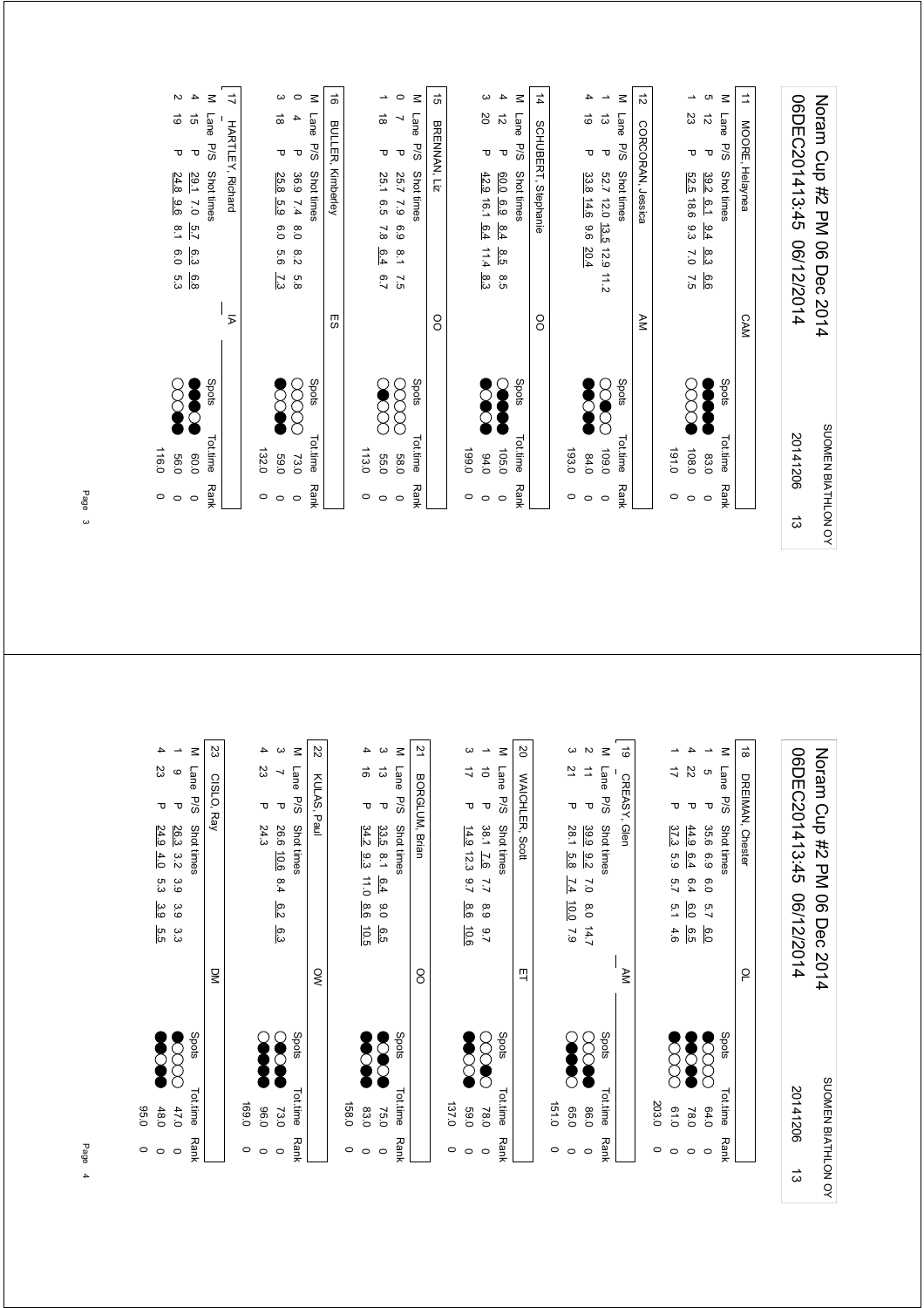|                    | $\circ$     | 199.0           |       |                  |                                                                            |                      |                   |
|--------------------|-------------|-----------------|-------|------------------|----------------------------------------------------------------------------|----------------------|-------------------|
|                    | $\circ$     | 110.0           |       |                  | τ<br>36.2 12.7 15.7 24.2 15.7                                              | 22                   | ∸                 |
|                    | $\circ$     | 0'68            |       |                  | $\mathbf \sigma$<br>38.4 11.4 10.0 11.6<br>12.6                            | $\overrightarrow{4}$ | $\rightarrow$     |
|                    | <b>Rank</b> | Tot.time        | Spots |                  | P/S<br>Shot times                                                          | Lane                 | $\leq$            |
|                    |             |                 |       | ₹                | JANES, Cori                                                                |                      | 29                |
|                    | $\circ$     | 0.651           |       |                  |                                                                            |                      |                   |
|                    | $\circ$     | 79.0            |       |                  | ᠊ᠣ<br>27.3 11.2<br>8.6<br>9.3<br>13.5                                      | $\overrightarrow{L}$ | $\sim$            |
|                    | $\circ$     | 100.0           |       |                  | $\mathbf \sigma$<br>39.7 12.3 11.6<br>15.4<br>8.4                          | 4                    | ပ                 |
|                    | <b>Rank</b> | <b>Tot.time</b> | Spots |                  | <b>P/S</b><br>Shot times                                                   | Lane                 | $\leq$            |
|                    |             |                 |       | RS               | MACCULLOCH, Lynette                                                        |                      | 28                |
|                    | $\circ$     | 126.0           |       |                  |                                                                            |                      |                   |
|                    | $\circ$     | 0.09            |       |                  | τ<br>35.3<br>8.7<br>4.9<br>4.0<br>4.3                                      | 22                   | 4                 |
|                    | $\circ$     | 0.66            |       |                  | $\mathbf \sigma$<br>32.2<br>$\overline{C}$<br>$\overline{t}$<br>6.9<br>4.9 | $\vec{v}$            | ယ                 |
|                    | Rank        | Tot.time        | Spots |                  | P/S<br>Shot times                                                          | Lane                 | $\leq$            |
|                    |             |                 |       | Σ                | BANMAN, Duane                                                              |                      | 27                |
|                    | $\circ$     | 129.0           |       |                  |                                                                            |                      |                   |
|                    | $\circ$     | 52.0            |       |                  | Δ<br>22.9<br>$\frac{9.2}{2}$<br>5.7<br>5.5<br>9.9                          | 21                   | c                 |
|                    | $\circ$     | 0'22            |       |                  | $\mathbf \sigma$<br>28.3<br>15.4<br>$\frac{8}{5}$<br>$\frac{8}{2}$<br>0.0  | G                    | ယ                 |
|                    | <b>Rank</b> | Tot.time        | Spots |                  | P/S<br>Shot times                                                          | Lane                 | $\leq$            |
|                    |             |                 |       | $\sum_{i=1}^{n}$ | SINGLETON, Bryan                                                           |                      | 92                |
|                    | 0           | 0.171           |       |                  |                                                                            |                      |                   |
|                    | $\circ$     | 72.0            |       |                  | ᠊ᠣ<br>29.1 12.7<br>6.9<br>$\overline{7.8}$<br>7.6                          | $\vec{\circ}$        | ယ                 |
|                    | $\circ$     | 0.09            |       |                  | $\mathbf \sigma$<br>50.7 10.2<br>$\frac{9}{4}$<br>11.1<br>8.8              | $\sim$               | $\mathbf{\omega}$ |
|                    | <b>Rank</b> | Tot.time        | Spots |                  | <b>P/S</b><br>Shot times                                                   | Lane                 | $\leq$            |
|                    |             |                 |       | $\overline{O}$   | BEREZOWSKI, Lester                                                         |                      | 55                |
|                    | $\circ$     | 140.0           |       |                  |                                                                            |                      |                   |
|                    | $\circ$     | 77.0            |       |                  | ᠊ᠣ<br>43.4<br>စ်<br>5.5<br>53<br>$\frac{1}{2}$                             | SO                   | $\sim$            |
|                    | $\circ$     | 63.0            |       |                  | $\mathbf \sigma$<br>37.8<br>6.6<br>6.2<br>0.9<br>5.1                       | $\overrightarrow{4}$ | $\circ$           |
|                    | Rank        | Tot.time        | Spots |                  | <b>P/S</b><br>Shot times                                                   | Lane                 | $\leq$            |
|                    |             |                 |       | ₹                | PROUDFOOT, James                                                           |                      | 24                |
|                    |             |                 |       |                  |                                                                            |                      |                   |
| ದ                  |             | 20141206        |       |                  | 06DEC201413:45<br>06/12/2014                                               |                      |                   |
| SUOMEN BIATHLON OY |             |                 |       | 2014             | Noram Crp #2 PM 06<br>Dec                                                  |                      |                   |
|                    |             |                 |       |                  |                                                                            |                      |                   |

| မွ<br>ပ္တ<br>34<br>జ<br>32<br>51<br>ယ<br>$\circ$<br>$\boldsymbol{\mathsf{N}}$<br>$\leq$<br>$\circ$<br>$\leq$<br>ယ<br>$\sim$<br>$\leq$<br>ယ<br>$\sim$<br>$\leq$<br>ယ<br>$\leq$<br>$\leq$<br>4<br>$\overline{\phantom{a}}$<br>06DEC201413:45<br>Noram Cram<br>Noram Cram<br><b>SO</b><br>20<br>ゴ<br>ಹ<br>ಹ<br>ੋ<br>Lane<br>Lane<br>Lane<br>Lane<br>Lane<br>Lane<br>$\circ$<br>ၜ<br>$\boldsymbol{\mathsf{N}}$<br>$^\infty$<br>↘<br>HUTCHISON, Jacquelin<br>KEENLISIDE, Julia<br>HALL,<br>FIXSEN, Jaima<br>AUGER,<br>GOLDHAWK, Kieran<br>P/S<br>P/S<br>P/S<br>P/S<br>P/S<br><b>P/S</b><br>$\mathbf \sigma$<br>$\mathbf \sigma$<br>$\mathbf \sigma$<br>$\mathbf \sigma$<br>$\mathbf \sigma$<br>τ<br>τ<br>᠊ᠣ<br>τ<br>Δ<br>᠊ᠣ<br>Deborah<br>Emrik<br>Shot times<br>Shot times<br>Shot times<br>Shot times<br>Shot times<br>31.1<br>Shot times<br>35.5<br>41.3<br>15.0<br>20.0<br>25.3<br>23.6<br>24.2<br>39.0<br>33.3<br>19.0 9.4<br>8.5<br>5.8<br>3.7<br>6.5<br>6.7<br>6.9<br>6.2<br>5.7<br>3.4<br>စ္လွ<br>10.7<br>15.0<br>5.8<br>$\tilde{5}$<br>6.3<br>6.9<br>6.8<br>$\frac{2}{8}$<br>$\frac{5}{2}$<br>3.9<br>4.4<br>06 Dec 2014<br>06/12/2014<br>6.6<br>0.2<br>7.3<br>$\overline{7.9}$<br>ن<br>د<br>4.0<br>3.5<br>4.6<br>5.5<br>$\frac{1}{8}$<br>7.1<br>661<br>10.0<br>3.5<br>6.6<br>$\tilde{3}$ .<br>4.6<br>5.2<br>8.4<br>6.6<br>7.7<br>4.7<br>$\overline{\mathsf{S}}$<br>$\overline{\mathsf{S}}$<br>ဥ္ပ<br>≥<br>88<br>R<br>Spots<br>Spots<br>Spots<br>Spots<br>Spots<br>Spots<br>C<br>J.<br>◠<br>SUOMEN BIATHLON OY<br>20141206<br>Tot.time<br>Tot.time<br>Tot.time<br>Tot.time<br>Tot.time<br>Tot.time<br>126.0<br>153.0<br>117.0<br>127.0<br>039<br>0.56<br>0.50<br>069<br>52.0<br>020<br>089<br>30.0<br>39.0<br>71.0<br>79.0<br>74.0<br><b>Rank</b><br><b>Rank</b><br><b>Rank</b><br>Rank<br><b>Rank</b><br>Rank<br>$\circ$<br>$\circ$<br>$\circ$<br>$\circ$<br>$\circ$<br>$\circ$<br>$\circ$<br>$\circ$<br>$\circ$<br>O<br>$\circ$<br>$\circ$<br>$\circ$<br>$\circ$<br>$\circ$<br>$\circ$<br>$\vec{\omega}$ | 0<br>$\circ$ | 0.98<br>28.0 |  | $\frac{3}{4}$<br>4.6 | $\frac{1}{6}$ | $\frac{3}{7}$ | 12.9 | τ | 2O | ယ |
|---------------------------------------------------------------------------------------------------------------------------------------------------------------------------------------------------------------------------------------------------------------------------------------------------------------------------------------------------------------------------------------------------------------------------------------------------------------------------------------------------------------------------------------------------------------------------------------------------------------------------------------------------------------------------------------------------------------------------------------------------------------------------------------------------------------------------------------------------------------------------------------------------------------------------------------------------------------------------------------------------------------------------------------------------------------------------------------------------------------------------------------------------------------------------------------------------------------------------------------------------------------------------------------------------------------------------------------------------------------------------------------------------------------------------------------------------------------------------------------------------------------------------------------------------------------------------------------------------------------------------------------------------------------------------------------------------------------------------------------------------------------------------------------------------------------------------------------------------------------------------------------------------------------------------------------------------------------------------------------------------------------|--------------|--------------|--|----------------------|---------------|---------------|------|---|----|---|
|                                                                                                                                                                                                                                                                                                                                                                                                                                                                                                                                                                                                                                                                                                                                                                                                                                                                                                                                                                                                                                                                                                                                                                                                                                                                                                                                                                                                                                                                                                                                                                                                                                                                                                                                                                                                                                                                                                                                                                                                               |              |              |  |                      |               |               |      |   |    |   |
|                                                                                                                                                                                                                                                                                                                                                                                                                                                                                                                                                                                                                                                                                                                                                                                                                                                                                                                                                                                                                                                                                                                                                                                                                                                                                                                                                                                                                                                                                                                                                                                                                                                                                                                                                                                                                                                                                                                                                                                                               |              |              |  |                      |               |               |      |   |    |   |
|                                                                                                                                                                                                                                                                                                                                                                                                                                                                                                                                                                                                                                                                                                                                                                                                                                                                                                                                                                                                                                                                                                                                                                                                                                                                                                                                                                                                                                                                                                                                                                                                                                                                                                                                                                                                                                                                                                                                                                                                               |              |              |  |                      |               |               |      |   |    |   |
|                                                                                                                                                                                                                                                                                                                                                                                                                                                                                                                                                                                                                                                                                                                                                                                                                                                                                                                                                                                                                                                                                                                                                                                                                                                                                                                                                                                                                                                                                                                                                                                                                                                                                                                                                                                                                                                                                                                                                                                                               |              |              |  |                      |               |               |      |   |    |   |
|                                                                                                                                                                                                                                                                                                                                                                                                                                                                                                                                                                                                                                                                                                                                                                                                                                                                                                                                                                                                                                                                                                                                                                                                                                                                                                                                                                                                                                                                                                                                                                                                                                                                                                                                                                                                                                                                                                                                                                                                               |              |              |  |                      |               |               |      |   |    |   |
|                                                                                                                                                                                                                                                                                                                                                                                                                                                                                                                                                                                                                                                                                                                                                                                                                                                                                                                                                                                                                                                                                                                                                                                                                                                                                                                                                                                                                                                                                                                                                                                                                                                                                                                                                                                                                                                                                                                                                                                                               |              |              |  |                      |               |               |      |   |    |   |
|                                                                                                                                                                                                                                                                                                                                                                                                                                                                                                                                                                                                                                                                                                                                                                                                                                                                                                                                                                                                                                                                                                                                                                                                                                                                                                                                                                                                                                                                                                                                                                                                                                                                                                                                                                                                                                                                                                                                                                                                               |              |              |  |                      |               |               |      |   |    |   |
|                                                                                                                                                                                                                                                                                                                                                                                                                                                                                                                                                                                                                                                                                                                                                                                                                                                                                                                                                                                                                                                                                                                                                                                                                                                                                                                                                                                                                                                                                                                                                                                                                                                                                                                                                                                                                                                                                                                                                                                                               |              |              |  |                      |               |               |      |   |    |   |
|                                                                                                                                                                                                                                                                                                                                                                                                                                                                                                                                                                                                                                                                                                                                                                                                                                                                                                                                                                                                                                                                                                                                                                                                                                                                                                                                                                                                                                                                                                                                                                                                                                                                                                                                                                                                                                                                                                                                                                                                               |              |              |  |                      |               |               |      |   |    |   |
|                                                                                                                                                                                                                                                                                                                                                                                                                                                                                                                                                                                                                                                                                                                                                                                                                                                                                                                                                                                                                                                                                                                                                                                                                                                                                                                                                                                                                                                                                                                                                                                                                                                                                                                                                                                                                                                                                                                                                                                                               |              |              |  |                      |               |               |      |   |    |   |
|                                                                                                                                                                                                                                                                                                                                                                                                                                                                                                                                                                                                                                                                                                                                                                                                                                                                                                                                                                                                                                                                                                                                                                                                                                                                                                                                                                                                                                                                                                                                                                                                                                                                                                                                                                                                                                                                                                                                                                                                               |              |              |  |                      |               |               |      |   |    |   |
|                                                                                                                                                                                                                                                                                                                                                                                                                                                                                                                                                                                                                                                                                                                                                                                                                                                                                                                                                                                                                                                                                                                                                                                                                                                                                                                                                                                                                                                                                                                                                                                                                                                                                                                                                                                                                                                                                                                                                                                                               |              |              |  |                      |               |               |      |   |    |   |
|                                                                                                                                                                                                                                                                                                                                                                                                                                                                                                                                                                                                                                                                                                                                                                                                                                                                                                                                                                                                                                                                                                                                                                                                                                                                                                                                                                                                                                                                                                                                                                                                                                                                                                                                                                                                                                                                                                                                                                                                               |              |              |  |                      |               |               |      |   |    |   |
|                                                                                                                                                                                                                                                                                                                                                                                                                                                                                                                                                                                                                                                                                                                                                                                                                                                                                                                                                                                                                                                                                                                                                                                                                                                                                                                                                                                                                                                                                                                                                                                                                                                                                                                                                                                                                                                                                                                                                                                                               |              |              |  |                      |               |               |      |   |    |   |
|                                                                                                                                                                                                                                                                                                                                                                                                                                                                                                                                                                                                                                                                                                                                                                                                                                                                                                                                                                                                                                                                                                                                                                                                                                                                                                                                                                                                                                                                                                                                                                                                                                                                                                                                                                                                                                                                                                                                                                                                               |              |              |  |                      |               |               |      |   |    |   |
|                                                                                                                                                                                                                                                                                                                                                                                                                                                                                                                                                                                                                                                                                                                                                                                                                                                                                                                                                                                                                                                                                                                                                                                                                                                                                                                                                                                                                                                                                                                                                                                                                                                                                                                                                                                                                                                                                                                                                                                                               |              |              |  |                      |               |               |      |   |    |   |
|                                                                                                                                                                                                                                                                                                                                                                                                                                                                                                                                                                                                                                                                                                                                                                                                                                                                                                                                                                                                                                                                                                                                                                                                                                                                                                                                                                                                                                                                                                                                                                                                                                                                                                                                                                                                                                                                                                                                                                                                               |              |              |  |                      |               |               |      |   |    |   |
|                                                                                                                                                                                                                                                                                                                                                                                                                                                                                                                                                                                                                                                                                                                                                                                                                                                                                                                                                                                                                                                                                                                                                                                                                                                                                                                                                                                                                                                                                                                                                                                                                                                                                                                                                                                                                                                                                                                                                                                                               |              |              |  |                      |               |               |      |   |    |   |
|                                                                                                                                                                                                                                                                                                                                                                                                                                                                                                                                                                                                                                                                                                                                                                                                                                                                                                                                                                                                                                                                                                                                                                                                                                                                                                                                                                                                                                                                                                                                                                                                                                                                                                                                                                                                                                                                                                                                                                                                               |              |              |  |                      |               |               |      |   |    |   |
|                                                                                                                                                                                                                                                                                                                                                                                                                                                                                                                                                                                                                                                                                                                                                                                                                                                                                                                                                                                                                                                                                                                                                                                                                                                                                                                                                                                                                                                                                                                                                                                                                                                                                                                                                                                                                                                                                                                                                                                                               |              |              |  |                      |               |               |      |   |    |   |
|                                                                                                                                                                                                                                                                                                                                                                                                                                                                                                                                                                                                                                                                                                                                                                                                                                                                                                                                                                                                                                                                                                                                                                                                                                                                                                                                                                                                                                                                                                                                                                                                                                                                                                                                                                                                                                                                                                                                                                                                               |              |              |  |                      |               |               |      |   |    |   |
|                                                                                                                                                                                                                                                                                                                                                                                                                                                                                                                                                                                                                                                                                                                                                                                                                                                                                                                                                                                                                                                                                                                                                                                                                                                                                                                                                                                                                                                                                                                                                                                                                                                                                                                                                                                                                                                                                                                                                                                                               |              |              |  |                      |               |               |      |   |    |   |
|                                                                                                                                                                                                                                                                                                                                                                                                                                                                                                                                                                                                                                                                                                                                                                                                                                                                                                                                                                                                                                                                                                                                                                                                                                                                                                                                                                                                                                                                                                                                                                                                                                                                                                                                                                                                                                                                                                                                                                                                               |              |              |  |                      |               |               |      |   |    |   |
|                                                                                                                                                                                                                                                                                                                                                                                                                                                                                                                                                                                                                                                                                                                                                                                                                                                                                                                                                                                                                                                                                                                                                                                                                                                                                                                                                                                                                                                                                                                                                                                                                                                                                                                                                                                                                                                                                                                                                                                                               |              |              |  |                      |               |               |      |   |    |   |
|                                                                                                                                                                                                                                                                                                                                                                                                                                                                                                                                                                                                                                                                                                                                                                                                                                                                                                                                                                                                                                                                                                                                                                                                                                                                                                                                                                                                                                                                                                                                                                                                                                                                                                                                                                                                                                                                                                                                                                                                               |              |              |  |                      |               |               |      |   |    |   |
|                                                                                                                                                                                                                                                                                                                                                                                                                                                                                                                                                                                                                                                                                                                                                                                                                                                                                                                                                                                                                                                                                                                                                                                                                                                                                                                                                                                                                                                                                                                                                                                                                                                                                                                                                                                                                                                                                                                                                                                                               |              |              |  |                      |               |               |      |   |    |   |
|                                                                                                                                                                                                                                                                                                                                                                                                                                                                                                                                                                                                                                                                                                                                                                                                                                                                                                                                                                                                                                                                                                                                                                                                                                                                                                                                                                                                                                                                                                                                                                                                                                                                                                                                                                                                                                                                                                                                                                                                               |              |              |  |                      |               |               |      |   |    |   |
|                                                                                                                                                                                                                                                                                                                                                                                                                                                                                                                                                                                                                                                                                                                                                                                                                                                                                                                                                                                                                                                                                                                                                                                                                                                                                                                                                                                                                                                                                                                                                                                                                                                                                                                                                                                                                                                                                                                                                                                                               |              |              |  |                      |               |               |      |   |    |   |
|                                                                                                                                                                                                                                                                                                                                                                                                                                                                                                                                                                                                                                                                                                                                                                                                                                                                                                                                                                                                                                                                                                                                                                                                                                                                                                                                                                                                                                                                                                                                                                                                                                                                                                                                                                                                                                                                                                                                                                                                               |              |              |  |                      |               |               |      |   |    |   |
|                                                                                                                                                                                                                                                                                                                                                                                                                                                                                                                                                                                                                                                                                                                                                                                                                                                                                                                                                                                                                                                                                                                                                                                                                                                                                                                                                                                                                                                                                                                                                                                                                                                                                                                                                                                                                                                                                                                                                                                                               |              |              |  |                      |               |               |      |   |    |   |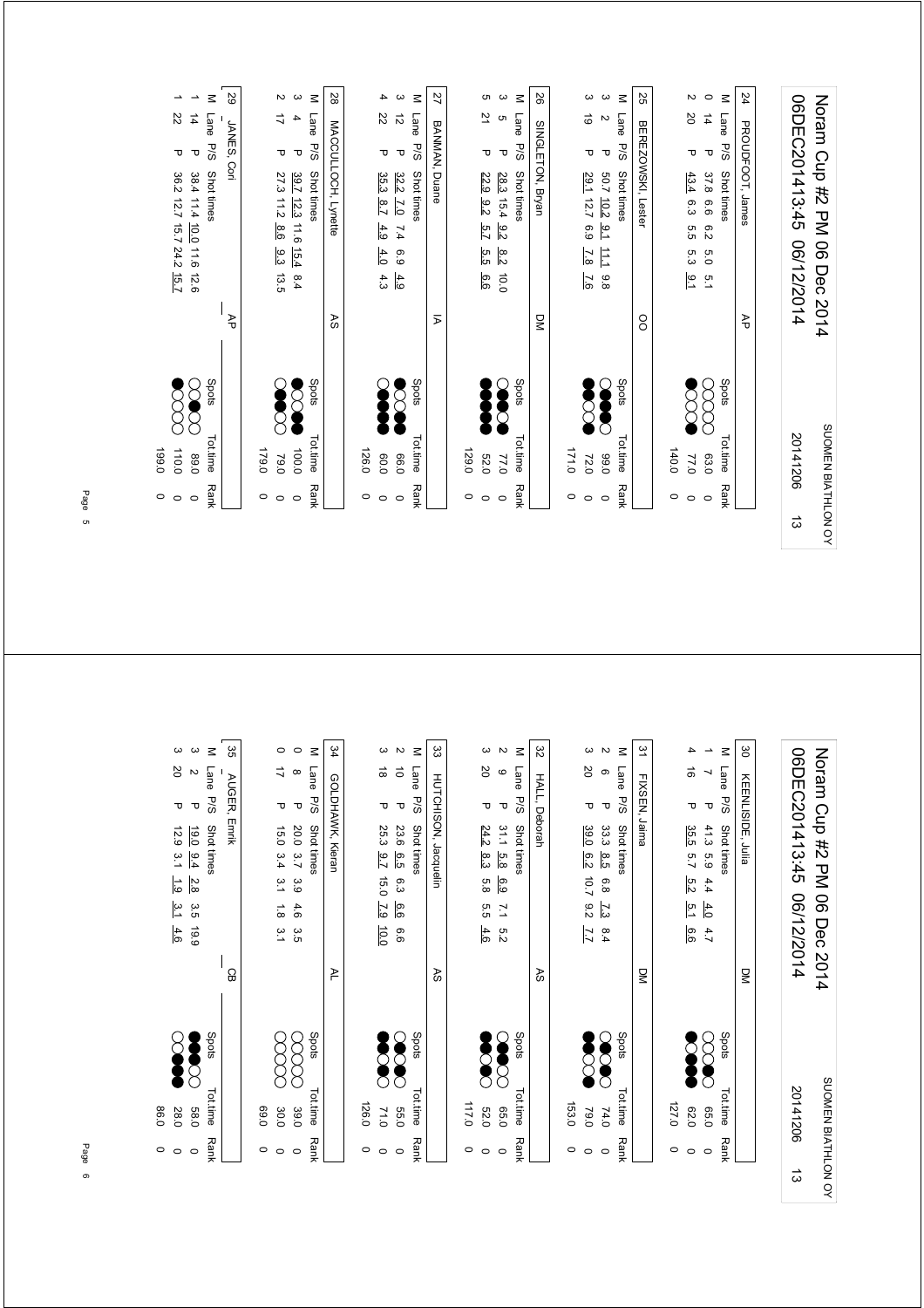|   |                    | 0.96               |       |                         |                             |      |                   |                  |                      |                  |                       |                          |
|---|--------------------|--------------------|-------|-------------------------|-----------------------------|------|-------------------|------------------|----------------------|------------------|-----------------------|--------------------------|
|   | $\circ$<br>$\circ$ | 41.0               |       |                         | 4.5                         | 5.8  | 4.9               |                  | 17.14.8              | ᠊ᠣ               | 21                    | $\sim$                   |
|   | $\circ$            | 039                |       |                         | 4.6                         | i.a  | 10.6              | $\overline{18}$  | 0.81                 | $\mathbf \tau$   | $\boldsymbol{\omega}$ | $\overline{\phantom{a}}$ |
|   | <b>Rank</b>        | Tot.time           | Spots |                         |                             |      |                   |                  | Shot times           | 5/5              | Lane                  | $\leq$                   |
|   |                    |                    |       | Σ                       |                             |      |                   |                  | WILSON, Bruce        |                  |                       | ದೆ                       |
|   | $\circ$            | 152.0              |       |                         |                             |      |                   |                  |                      |                  |                       |                          |
|   | $\circ$            | 089                |       |                         | 9.2                         | 0.0  | 10.9              | $\overline{7.3}$ | 25.2                 | Δ                | 6                     | က                        |
|   | $\circ$            | 84.0               |       |                         | $\frac{8}{1}$               | 6.5  | 73                | 7.2              | 48.1                 | $\mathbf \sigma$ | $\vec{\omega}$        | ∸                        |
|   | <b>Rank</b>        | <b>Tot time</b>    | Spots |                         |                             |      |                   |                  | Shot times           | <b>P/S</b>       | Lane                  | $\leq$                   |
|   |                    |                    |       | NA                      |                             |      |                   |                  | HVENEGAARD, Carson   |                  |                       | 42                       |
|   | $\circ$            | 79.0               |       |                         |                             |      |                   |                  |                      |                  |                       |                          |
|   | $\circ$            | 41.0               |       |                         | 8.4                         | 4.2  |                   | 3.0              | 15.3                 | τ                | $\vec{0}$             | ω                        |
|   | $\circ$            | 38.0               | ⌒     | - 1                     | 2.8                         | 2.5  | $\frac{3.1}{2.7}$ | 5.9              | 23.4                 | $\mathbf \sigma$ | ↘                     | $\overline{\phantom{a}}$ |
|   | Rank               | Tot.time           | Spots |                         |                             |      |                   |                  | <b>Shot times</b>    | P/S              | Lane                  | $\leq$                   |
|   |                    |                    |       | $\overline{\mathsf{x}}$ |                             |      |                   |                  | SINGLETON, Mark      |                  |                       | 41                       |
|   | $\circ$            | 0.86               |       |                         |                             |      |                   |                  |                      |                  |                       |                          |
|   | $\circ$            | 45.0               |       |                         | 6.5                         | 5.5  | 7.3               | 7.6              | 14.9                 | ᠊ᠣ               | $\vec{0}$             | 4                        |
|   | $\circ$            | 53.0               | Õ     | n.                      | 0.9                         | 5.4  | $\overline{C}$    | 8.2              | 6.9                  | $\mathbf \sigma$ | $\vec{o}$             | $\overline{\phantom{a}}$ |
|   | Rank               | Tot.time           | Spots |                         |                             |      |                   |                  | Shot times           | P/S              | Lane                  | $\leq$                   |
|   |                    |                    |       | ≧                       |                             |      |                   |                  | Jerome               | GOBEIL,          |                       | 39                       |
|   | 0                  | 109.0              |       |                         |                             |      |                   |                  |                      |                  |                       |                          |
|   | $\circ$            | 46.0               |       |                         | 3.5                         | 4.8  | 4.7               | 5.4              | 23.1                 | ᠊ᠣ               | 21                    | →                        |
|   | $\circ$            | 63.0               |       |                         | $\overline{5}.7$            | 6.2  | 63                | 6.5              | 31.2                 | $\mathbf \sigma$ | 4                     | Z                        |
|   | Rank               | Tot.time           | Spots |                         |                             |      |                   |                  | Shot times           | P/S              | Lane                  | $\leq$                   |
|   |                    |                    |       | $\geq$                  |                             |      |                   |                  | <b>HARTLEY, Mark</b> |                  |                       | 37                       |
|   | $\circ$            | 120.0              |       |                         |                             |      |                   |                  |                      |                  |                       |                          |
|   | $\circ$            | 63.0               |       |                         | 5.4                         | 10.2 | 9.6               | 6.1              | 27.6                 | ᠊ᠣ               | ZZ                    | $\boldsymbol{\omega}$    |
|   | $\circ$            | 57.0               |       |                         | 5.1                         | 6.0  | 8.8               | 5.9              | 22.2                 | $\mathbf \sigma$ | $\mathbf{\circ}$      | $\overline{\mathsf{c}}$  |
|   | Rank               | Tot.time           | Spots |                         |                             |      |                   |                  | Shot times           | P/S              | Lane                  | $\leq$                   |
|   |                    |                    |       | 53                      |                             |      |                   |                  |                      | DYKE, Tristan    |                       | မ္တ                      |
|   |                    |                    |       |                         |                             |      |                   |                  |                      |                  |                       |                          |
| ದ |                    | 20141206           |       |                         | 06/12/2014                  |      |                   |                  | 06DEC201413:45       |                  |                       |                          |
|   |                    | SUOMEN BIATHLON OY |       |                         | Noram Crp #2 DM 06 Dec 2014 |      |                   |                  |                      |                  |                       |                          |

 $\ddot{4}$  $3 \t 3 \t 50$  51 48  $\frac{1}{2}$  47 44 PADGHAM, Eric 50 M Lane P/S Shot times  $\sigma$  $\circ$ M Lane P/S Shot times 45 HOFFMAN, Peter M Lane P/S Shot times  $\rightarrow$  $\circ$ M Lane P/S Shot times  $\omega$ M Lane P/S Shot times M Lane P/S Shot times  $4 +$ 06DEC201413:45 06/12/2014 Noram Cup #2 PM 06 Dec 2014 1 20 P 28.8 5.1 4.2 2.9 3.6 4.2 2.0 2.0 P 50.0 0 0 2.0 P 2.0 P 2.0 P 2.0 P 2.0 P 2.0 P 2.0 P 2.0 P 2.0 P 2.0 P 2.0 P 2.0 P 2.0 P 2.0 P 2.0 P 2.0 P 2.0 P 2.0 P 2.0 P 2.0 P 2.0 P 2.0 P 2.0 P 2.0 P 2.0 P 2.0 P 2.0 P 2.0 P 2. 0 4 P 27.8 5.3 4.1 4.7 3.1 (XXXX) 50.0 0  $3 \quad 21 \quad P \quad P \quad 13.6 \quad 3.6 \quad 4.2 \quad 3.2 \quad 2.7$ 4 5 P 20.9 5.1 3.2 3.5 3.7 () 0 12.6 5.5 4.9 4.9 3.0 4.9 3.0 P 12.6 2.6 2.1 P 1.0 9.1 D 1.0 2.1 D 1.0 D 1.0 D 1.0 D 1.0 D 1.0 D 1.0 D 1.0 D 1 0 3 14 P 21.7 4.1 2.9 4.4 3.7 (2) P 2.0 0 0 2.2.0 D 0 22 P 11.5 3.0 2.4 3.2 3.8 P 11.5 3.0 2.4 P 11.5 3.0 2.4 P 11.5 P 11.5 P 11.5 P 11.5 P 11.5 P 11.5 P 11.5 P 1 2 15 P 17.1 2.7 3.0 2.6 4.0 () S 2.0 3.0 3.0 3.0 0 0 6.0 4.7 4.8 42.0 6.2 5 17 P 14.7 0 4 P 24.8 4.3 4.4 3.4 3.6  $(X \times X)$  46.0 0 1 16 P 17.7 4.5 2.9 2.9 3.1 ( X X X X 2.0 0 4 2 P 18.6 5.8 3.9 3.4 ()<br>
4 2 P 18.6 5.8 3.9 3.4 06DEC201413:45 06/12/2014 Noram Cup #2 PM 06 Dec 2014  $\frac{1}{2}$ ຕ<br>ຕ  $\overline{a}$  $\frac{1}{6}$  N  $\ddot{a}$  $\overline{z}$  $\overline{\mathrm{S}}$  $\overrightarrow{L}$ PLETZ, Logan SECU, Andrei CORDEIRO, Sean SONES, Hunter SONES, Hunter SECU, Andrei CORDEIRO, Sean PLETZ, Logan HOFFMAN, Peter PADGHAM, Eric  $\sigma$   $\sigma$ P 27.8 5.3 4.1 4.7 3.1<br>P 28.8 5.1 4.6 3.6 4.2 P 20.9 5.1 3.2 3.5 3.7<br>P 13.6 3.6 4.2 3.2 2.7 P 17.1  $2.7$   $\frac{3.0}{2.4}$   $\frac{2.6}{3.2}$  3.8<br>P 11.5  $\frac{3.0}{3.0}$   $\frac{2.4}{2.4}$  3.8 P 24.8 4.3 4.4 3.4 3.6<br>P 14.7 4.8 6.2 4.7 6.0 P  $\frac{18.6}{17.7}$  4.5 2.9 2.9 3.1<br>P  $\frac{17.7}{17.7}$  4.5 2.9 2.9 3.1 Py Spots Tot.time Rank Shot times P/S Shot times Shots Shots Tot.time Rank Py Spots Tot.time Rank Shot times P/S Shot times  $\sim$  Shots Shots Tot.time P/S Shot times Py Spots Tot.time Rank Shot times P/S Shot times  $\sim$  Shots Shots Tot.time P/S Shot times  $\frac{21.7}{19.8}$  4.1  $\frac{2.9}{4.9}$   $\frac{4.4}{5.5}$  12.6 OO ES ES  $\overline{p}$  $\overline{p}$ AL  $\frac{1}{2}$ 88  $\begin{matrix} \bullet & \bullet & \bullet \\ \bullet & \bullet & \bullet \end{matrix}$ Season<br>Constant 80000  $\infty$ Spots **Spots**  $\infty$  $\infty$ stods S Spots **Spots** SUOMEN BIATHLON OY Tot.time Rank Tot.time Rank Tot.time Rank Tot.time Rank Tot.time Rank Tot.time 20141206 2014120650.0 **50.0**  $41.0$  $44.0$  $42.0$  100.0  $0.15$  $34.0$ <br> $34.0$  $46.0$ <br> $42.0$  $34.0$ 39.0 85.0 85.0 0 03.0 93.0 0 68.0 68.0 0 88.0 88.0 0 73.0 73.0 0  $\circ$   $\circ$ Rank  $\circ$   $\circ$  $\circ$   $\circ$  $\circ$   $\circ$  $\circ$  $\circ$  $\circ$   $\circ$   $\circ$  $\circ$   $\circ$  $\circ$  $\circ$  $\frac{1}{3}$ 

SUOMEN BIATHLON OY

Page 7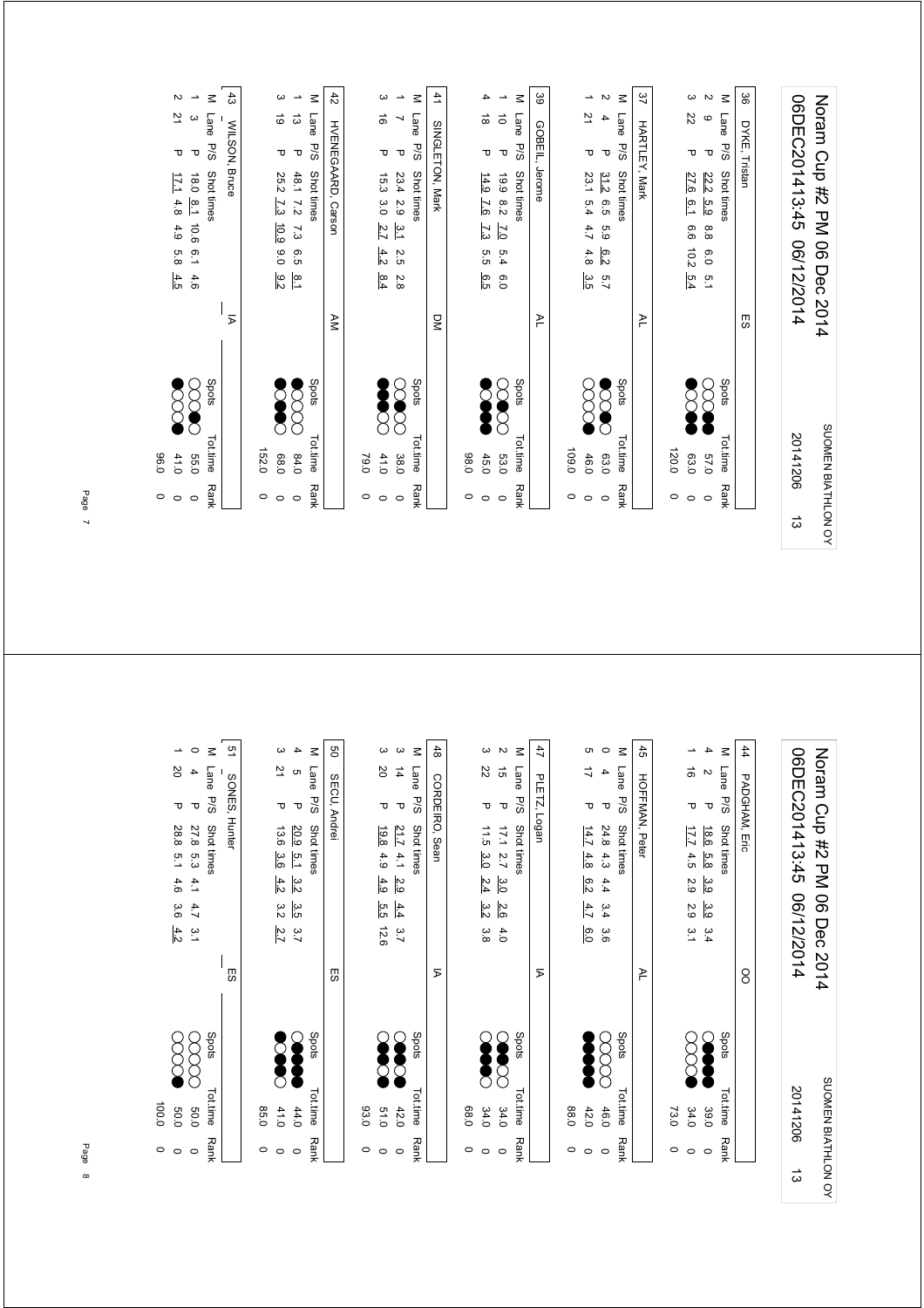|   | $\circ$     | 120.0              |       |     |                |                 |                |                  |                    |      |                  |                        |                          |
|---|-------------|--------------------|-------|-----|----------------|-----------------|----------------|------------------|--------------------|------|------------------|------------------------|--------------------------|
|   | $\circ$     | 0.95               |       | 5.4 | 13.3 5.8       | 3.9             | 4.0            | 6.5              | 3.2                | 8.2  | τ                | <b>SO</b>              | $\boldsymbol{\omega}$    |
|   | $\circ$     | 64.0               |       |     |                | 2.7             | $\overline{z}$ | 9'               | 6.9                | 31.6 | $\mathbf \sigma$ | $\vec{v}$              | $\overline{\phantom{a}}$ |
|   | <b>Rank</b> | <b>Tot.time</b>    | Spots |     |                |                 |                |                  | Shot times         |      | P/S              | Lane                   | Μ                        |
|   |             |                    |       |     | $\bar{z}$      |                 |                |                  |                    |      | FAID, Remington  |                        | 57                       |
|   | $\circ$     | 107.0              |       |     |                |                 |                |                  |                    |      |                  |                        |                          |
|   | $\circ$     | 0.05               |       |     |                | 4.4             | 4.0            | 3.6              | 26.0 11.0          |      | Δ                | 21                     | N                        |
|   | $\circ$     | 0'/9               |       |     |                | 5.4             | $\frac{8}{1}$  | 63               | 6.7                | 29.5 | $\mathbf \sigma$ | $\mathbf w$            | $\overline{\phantom{a}}$ |
|   | Rank        | Tot.time           | Spots |     |                |                 |                |                  | Shot times         |      | P/S              | Lane                   | $\leq$                   |
|   |             |                    |       |     | OO             |                 |                |                  | MERCIER, Emmanuel  |      |                  |                        | 8                        |
|   | $\circ$     | 0.88               |       |     |                |                 |                |                  |                    |      |                  |                        |                          |
|   | $\circ$     | 45.0               |       |     |                | 4.4             | 4.1            | 5.6              | ပ္ပ                | 22.7 | ᠊ᠣ               | 22                     | →                        |
|   | $\circ$     | 43.0               |       |     |                | 2.5             | 3.4            | يَّ              | $\frac{31}{2}$     | 22.7 | $\mathbf \sigma$ | $\frac{1}{4}$          | Z                        |
|   | <b>Rank</b> | Tottime            | Spots |     |                |                 |                |                  | Shot times         |      | <b>P/S</b>       | Lane                   | Μ                        |
|   |             |                    |       |     | $\overline{S}$ |                 |                |                  |                    |      | MANN, Taij       |                        | g                        |
|   | $\circ$     | 0.56               |       |     |                |                 |                |                  |                    |      |                  |                        |                          |
|   | $\circ$     | 42.0               |       |     |                | $\frac{4.7}{4}$ | 5.9            | 4.6              | 6.1                | 16.4 | Δ                | ಹ                      | ယ                        |
|   | $\circ$     | <b>53.0</b>        |       |     |                | ာ<br>၁          | Ο.             | 5.1              | 4.9                | 20.0 | $\mathbf \sigma$ | $\mathbf  \circ$       | ω                        |
|   | <b>Rank</b> | Tot.time           | Spots |     |                |                 |                |                  | Shot times         |      | <b>P/S</b>       | <b>Lane</b>            | $\leq$                   |
|   |             |                    |       |     | $\overline{P}$ |                 |                |                  |                    |      | SENNETT, Daniel  |                        | 54                       |
|   | 0           | 94.0               |       |     |                |                 |                |                  |                    |      |                  |                        |                          |
|   | $\circ$     | 31.0               |       |     |                | ە:<br>©         | သ္ပ            | 4.3              | 3.5                | 13.4 | ᠊ᠣ               | SO                     | ∸                        |
|   | $\circ$     | 63.0               |       |     |                | $\overline{L}$  | 6.6            | $\frac{11.0}{2}$ | 8.9                | 27.7 | $\mathbf \sigma$ | $\infty$               | c                        |
|   | <b>Rank</b> | Tot.time           | Spots |     |                |                 |                |                  | Shot times         |      | <b>P/S</b>       | Lane                   | $\leq$                   |
|   |             |                    |       |     | CB             |                 |                |                  |                    |      | GRANDBOIS, Leo   |                        | ပ္ပ                      |
|   | O           | 117.0              |       |     |                |                 |                |                  |                    |      |                  |                        |                          |
|   | $\circ$     | 58.0               |       |     |                | $\overline{0}$  | 6.6            | 8.5              | $\overline{7.4}$   | 23.9 | ᠊ᠣ               | 23                     | ယ                        |
|   | $\circ$     | 0'69               |       |     |                | $\overline{2}$  | 7.3            | $\overline{2.5}$ | 9.9                | 25.2 | $\mathbf \sigma$ | $\vec{\tilde{\omega}}$ | $\overline{\phantom{a}}$ |
|   | <b>Rank</b> | <b>Tot.time</b>    | Spots |     |                |                 |                |                  | Shot times         |      | P/S              | <b>Lane</b>            | $\leq$                   |
|   |             |                    |       |     | $\bar{z}$      |                 |                |                  |                    |      | SYMBALUK, Matt   |                        | S2                       |
|   |             |                    |       |     |                |                 |                |                  |                    |      |                  |                        |                          |
| ದ |             | 20141206           |       |     |                | 06/12/2014      |                |                  | 06DEC201413:45     |      |                  |                        |                          |
|   |             | SUOMEN BIATHLON OY |       |     | Dec 2014       |                 |                |                  | Noram Crp #2 DN 06 |      |                  |                        |                          |

| ಔ<br>8<br>P <sub>3</sub><br>9<br>89<br>88<br>$\leq$<br>$\leq$<br>ယ<br>$\leq$<br>Z<br>$\overline{\phantom{a}}$<br>4<br>ယ<br>$\leq$<br>ω<br>$\sim$<br>c<br>$\sim$<br>$\leq$<br>$\circ$<br>$\leq$<br>$\overline{\phantom{a}}$<br>06DEC201413:45<br>Noram Cup #2 PM<br>22<br>$\overrightarrow{a}$<br>$\vec{\tilde{\omega}}$<br>ಹ<br>$\vec{\rightarrow}$<br>ゴ<br>$\vec{\circ}$<br>$\vec{o}$<br>Lane<br>Lane<br>Lane<br>Lane<br>Lane<br>Lane<br>$\mathbf{z}$<br>$\infty$<br>$\rightarrow$<br>PULLISHY, Michael<br>STUSHNOFF, Thomas<br>PENNINGTON, Brett<br>SMITH, Quinlan<br>ELDEN, Ryan<br>ADEL, Liam<br>P/S<br>P/S<br>P/S<br>P/S<br>P/S<br>P/S<br>$\mathbf \tau$<br>$\mathbf \sigma$<br>$\mathbf \sigma$<br>$\mathbf \sigma$<br>$\mathbf \sigma$<br>$\mathbf \sigma$<br>᠊ᠣ<br>᠊ᠣ<br>᠊ᠣ<br>᠊ᠣ<br>τ<br>Shot times<br>Shot times<br>Shot times<br>21.8<br>Shot times<br>Shot times<br>Shot times<br>16.8<br>18.7<br>14.9<br>24.8<br>21.7<br>15.6<br>19.14.1<br>8.8<br>14.9<br>3.5<br>3.8<br>4.8<br>5.7<br>6.0<br>7.7<br>5.8<br>6.7<br>4.6<br>$\frac{18.4}{ }$<br>$\overline{1.4}$<br>4.1<br>يت<br>4.6<br>2.9<br>5.3<br>3.7<br>5.5<br>α<br>ვ<br>06/12/2014<br>06 Dec 2014<br>4.9<br>3.0<br>6.3<br>4.5<br>3.7<br>$5.4$ 10.0<br>5.1<br>63<br>م<br>حا<br>9.9<br>4.1<br>4.1<br>4.0<br>3.8<br>5.7<br>$\overline{5}$<br>7.4<br>ά.<br>2.9<br>⋝<br>₹<br>8<br>8<br>≥<br>≥<br>Spots<br>Spots<br>Spots<br>Spots<br>Spots<br>Spots<br>$\circlearrowright$<br>ř<br>SUOMEN BIATHLON OY<br>20141206<br>Tot.time<br>Tot.time<br>Tot.time<br>Tot.time<br>Tot.time<br>Tot.time<br>103.0<br>37.0<br>0.98<br>33.0<br>83.0<br>44.0<br><b>52.0</b><br>34.0<br>41.0<br>39.0<br>42.0<br>44.0<br>39.0<br>75.0<br>76.0<br>70.0<br><b>Rank</b><br><b>Rank</b><br><b>Rank</b><br><b>Rank</b><br><b>Rank</b><br><b>Rank</b><br>$\circ$<br>0<br>O<br>$\circ$<br>$\circ$<br>$\circ$<br>$\circ$<br>$\circ$<br>$\circ$<br>$\circ$<br>$\circ$<br>$\circ$<br>$\circ$<br>$\circ$<br>$\circ$<br>$\circ$<br>$\vec{\omega}$ | $\circ$<br>$\circ$ | 104.0<br><b>52.0</b> |  | ᠊ᠣ<br>21.3<br>5.8<br>6.8<br>6.8<br>6.0 | $\vec{\circ}$ | Z |
|-------------------------------------------------------------------------------------------------------------------------------------------------------------------------------------------------------------------------------------------------------------------------------------------------------------------------------------------------------------------------------------------------------------------------------------------------------------------------------------------------------------------------------------------------------------------------------------------------------------------------------------------------------------------------------------------------------------------------------------------------------------------------------------------------------------------------------------------------------------------------------------------------------------------------------------------------------------------------------------------------------------------------------------------------------------------------------------------------------------------------------------------------------------------------------------------------------------------------------------------------------------------------------------------------------------------------------------------------------------------------------------------------------------------------------------------------------------------------------------------------------------------------------------------------------------------------------------------------------------------------------------------------------------------------------------------------------------------------------------------------------------------------------------------------------------------------------------------------------------------------------------------------------------------------------------------------------------------------------|--------------------|----------------------|--|----------------------------------------|---------------|---|
|                                                                                                                                                                                                                                                                                                                                                                                                                                                                                                                                                                                                                                                                                                                                                                                                                                                                                                                                                                                                                                                                                                                                                                                                                                                                                                                                                                                                                                                                                                                                                                                                                                                                                                                                                                                                                                                                                                                                                                               |                    |                      |  |                                        |               |   |
|                                                                                                                                                                                                                                                                                                                                                                                                                                                                                                                                                                                                                                                                                                                                                                                                                                                                                                                                                                                                                                                                                                                                                                                                                                                                                                                                                                                                                                                                                                                                                                                                                                                                                                                                                                                                                                                                                                                                                                               |                    |                      |  |                                        |               |   |
|                                                                                                                                                                                                                                                                                                                                                                                                                                                                                                                                                                                                                                                                                                                                                                                                                                                                                                                                                                                                                                                                                                                                                                                                                                                                                                                                                                                                                                                                                                                                                                                                                                                                                                                                                                                                                                                                                                                                                                               |                    |                      |  |                                        |               |   |
|                                                                                                                                                                                                                                                                                                                                                                                                                                                                                                                                                                                                                                                                                                                                                                                                                                                                                                                                                                                                                                                                                                                                                                                                                                                                                                                                                                                                                                                                                                                                                                                                                                                                                                                                                                                                                                                                                                                                                                               |                    |                      |  |                                        |               |   |
|                                                                                                                                                                                                                                                                                                                                                                                                                                                                                                                                                                                                                                                                                                                                                                                                                                                                                                                                                                                                                                                                                                                                                                                                                                                                                                                                                                                                                                                                                                                                                                                                                                                                                                                                                                                                                                                                                                                                                                               |                    |                      |  |                                        |               |   |
|                                                                                                                                                                                                                                                                                                                                                                                                                                                                                                                                                                                                                                                                                                                                                                                                                                                                                                                                                                                                                                                                                                                                                                                                                                                                                                                                                                                                                                                                                                                                                                                                                                                                                                                                                                                                                                                                                                                                                                               |                    |                      |  |                                        |               |   |
|                                                                                                                                                                                                                                                                                                                                                                                                                                                                                                                                                                                                                                                                                                                                                                                                                                                                                                                                                                                                                                                                                                                                                                                                                                                                                                                                                                                                                                                                                                                                                                                                                                                                                                                                                                                                                                                                                                                                                                               |                    |                      |  |                                        |               |   |
|                                                                                                                                                                                                                                                                                                                                                                                                                                                                                                                                                                                                                                                                                                                                                                                                                                                                                                                                                                                                                                                                                                                                                                                                                                                                                                                                                                                                                                                                                                                                                                                                                                                                                                                                                                                                                                                                                                                                                                               |                    |                      |  |                                        |               |   |
|                                                                                                                                                                                                                                                                                                                                                                                                                                                                                                                                                                                                                                                                                                                                                                                                                                                                                                                                                                                                                                                                                                                                                                                                                                                                                                                                                                                                                                                                                                                                                                                                                                                                                                                                                                                                                                                                                                                                                                               |                    |                      |  |                                        |               |   |
|                                                                                                                                                                                                                                                                                                                                                                                                                                                                                                                                                                                                                                                                                                                                                                                                                                                                                                                                                                                                                                                                                                                                                                                                                                                                                                                                                                                                                                                                                                                                                                                                                                                                                                                                                                                                                                                                                                                                                                               |                    |                      |  |                                        |               |   |
|                                                                                                                                                                                                                                                                                                                                                                                                                                                                                                                                                                                                                                                                                                                                                                                                                                                                                                                                                                                                                                                                                                                                                                                                                                                                                                                                                                                                                                                                                                                                                                                                                                                                                                                                                                                                                                                                                                                                                                               |                    |                      |  |                                        |               |   |
|                                                                                                                                                                                                                                                                                                                                                                                                                                                                                                                                                                                                                                                                                                                                                                                                                                                                                                                                                                                                                                                                                                                                                                                                                                                                                                                                                                                                                                                                                                                                                                                                                                                                                                                                                                                                                                                                                                                                                                               |                    |                      |  |                                        |               |   |
|                                                                                                                                                                                                                                                                                                                                                                                                                                                                                                                                                                                                                                                                                                                                                                                                                                                                                                                                                                                                                                                                                                                                                                                                                                                                                                                                                                                                                                                                                                                                                                                                                                                                                                                                                                                                                                                                                                                                                                               |                    |                      |  |                                        |               |   |
|                                                                                                                                                                                                                                                                                                                                                                                                                                                                                                                                                                                                                                                                                                                                                                                                                                                                                                                                                                                                                                                                                                                                                                                                                                                                                                                                                                                                                                                                                                                                                                                                                                                                                                                                                                                                                                                                                                                                                                               |                    |                      |  |                                        |               |   |
|                                                                                                                                                                                                                                                                                                                                                                                                                                                                                                                                                                                                                                                                                                                                                                                                                                                                                                                                                                                                                                                                                                                                                                                                                                                                                                                                                                                                                                                                                                                                                                                                                                                                                                                                                                                                                                                                                                                                                                               |                    |                      |  |                                        |               |   |
|                                                                                                                                                                                                                                                                                                                                                                                                                                                                                                                                                                                                                                                                                                                                                                                                                                                                                                                                                                                                                                                                                                                                                                                                                                                                                                                                                                                                                                                                                                                                                                                                                                                                                                                                                                                                                                                                                                                                                                               |                    |                      |  |                                        |               |   |
|                                                                                                                                                                                                                                                                                                                                                                                                                                                                                                                                                                                                                                                                                                                                                                                                                                                                                                                                                                                                                                                                                                                                                                                                                                                                                                                                                                                                                                                                                                                                                                                                                                                                                                                                                                                                                                                                                                                                                                               |                    |                      |  |                                        |               |   |
|                                                                                                                                                                                                                                                                                                                                                                                                                                                                                                                                                                                                                                                                                                                                                                                                                                                                                                                                                                                                                                                                                                                                                                                                                                                                                                                                                                                                                                                                                                                                                                                                                                                                                                                                                                                                                                                                                                                                                                               |                    |                      |  |                                        |               |   |
|                                                                                                                                                                                                                                                                                                                                                                                                                                                                                                                                                                                                                                                                                                                                                                                                                                                                                                                                                                                                                                                                                                                                                                                                                                                                                                                                                                                                                                                                                                                                                                                                                                                                                                                                                                                                                                                                                                                                                                               |                    |                      |  |                                        |               |   |
|                                                                                                                                                                                                                                                                                                                                                                                                                                                                                                                                                                                                                                                                                                                                                                                                                                                                                                                                                                                                                                                                                                                                                                                                                                                                                                                                                                                                                                                                                                                                                                                                                                                                                                                                                                                                                                                                                                                                                                               |                    |                      |  |                                        |               |   |
|                                                                                                                                                                                                                                                                                                                                                                                                                                                                                                                                                                                                                                                                                                                                                                                                                                                                                                                                                                                                                                                                                                                                                                                                                                                                                                                                                                                                                                                                                                                                                                                                                                                                                                                                                                                                                                                                                                                                                                               |                    |                      |  |                                        |               |   |
|                                                                                                                                                                                                                                                                                                                                                                                                                                                                                                                                                                                                                                                                                                                                                                                                                                                                                                                                                                                                                                                                                                                                                                                                                                                                                                                                                                                                                                                                                                                                                                                                                                                                                                                                                                                                                                                                                                                                                                               |                    |                      |  |                                        |               |   |
|                                                                                                                                                                                                                                                                                                                                                                                                                                                                                                                                                                                                                                                                                                                                                                                                                                                                                                                                                                                                                                                                                                                                                                                                                                                                                                                                                                                                                                                                                                                                                                                                                                                                                                                                                                                                                                                                                                                                                                               |                    |                      |  |                                        |               |   |
|                                                                                                                                                                                                                                                                                                                                                                                                                                                                                                                                                                                                                                                                                                                                                                                                                                                                                                                                                                                                                                                                                                                                                                                                                                                                                                                                                                                                                                                                                                                                                                                                                                                                                                                                                                                                                                                                                                                                                                               |                    |                      |  |                                        |               |   |
|                                                                                                                                                                                                                                                                                                                                                                                                                                                                                                                                                                                                                                                                                                                                                                                                                                                                                                                                                                                                                                                                                                                                                                                                                                                                                                                                                                                                                                                                                                                                                                                                                                                                                                                                                                                                                                                                                                                                                                               |                    |                      |  |                                        |               |   |
|                                                                                                                                                                                                                                                                                                                                                                                                                                                                                                                                                                                                                                                                                                                                                                                                                                                                                                                                                                                                                                                                                                                                                                                                                                                                                                                                                                                                                                                                                                                                                                                                                                                                                                                                                                                                                                                                                                                                                                               |                    |                      |  |                                        |               |   |
|                                                                                                                                                                                                                                                                                                                                                                                                                                                                                                                                                                                                                                                                                                                                                                                                                                                                                                                                                                                                                                                                                                                                                                                                                                                                                                                                                                                                                                                                                                                                                                                                                                                                                                                                                                                                                                                                                                                                                                               |                    |                      |  |                                        |               |   |
|                                                                                                                                                                                                                                                                                                                                                                                                                                                                                                                                                                                                                                                                                                                                                                                                                                                                                                                                                                                                                                                                                                                                                                                                                                                                                                                                                                                                                                                                                                                                                                                                                                                                                                                                                                                                                                                                                                                                                                               |                    |                      |  |                                        |               |   |
|                                                                                                                                                                                                                                                                                                                                                                                                                                                                                                                                                                                                                                                                                                                                                                                                                                                                                                                                                                                                                                                                                                                                                                                                                                                                                                                                                                                                                                                                                                                                                                                                                                                                                                                                                                                                                                                                                                                                                                               |                    |                      |  |                                        |               |   |
|                                                                                                                                                                                                                                                                                                                                                                                                                                                                                                                                                                                                                                                                                                                                                                                                                                                                                                                                                                                                                                                                                                                                                                                                                                                                                                                                                                                                                                                                                                                                                                                                                                                                                                                                                                                                                                                                                                                                                                               |                    |                      |  |                                        |               |   |
|                                                                                                                                                                                                                                                                                                                                                                                                                                                                                                                                                                                                                                                                                                                                                                                                                                                                                                                                                                                                                                                                                                                                                                                                                                                                                                                                                                                                                                                                                                                                                                                                                                                                                                                                                                                                                                                                                                                                                                               |                    |                      |  |                                        |               |   |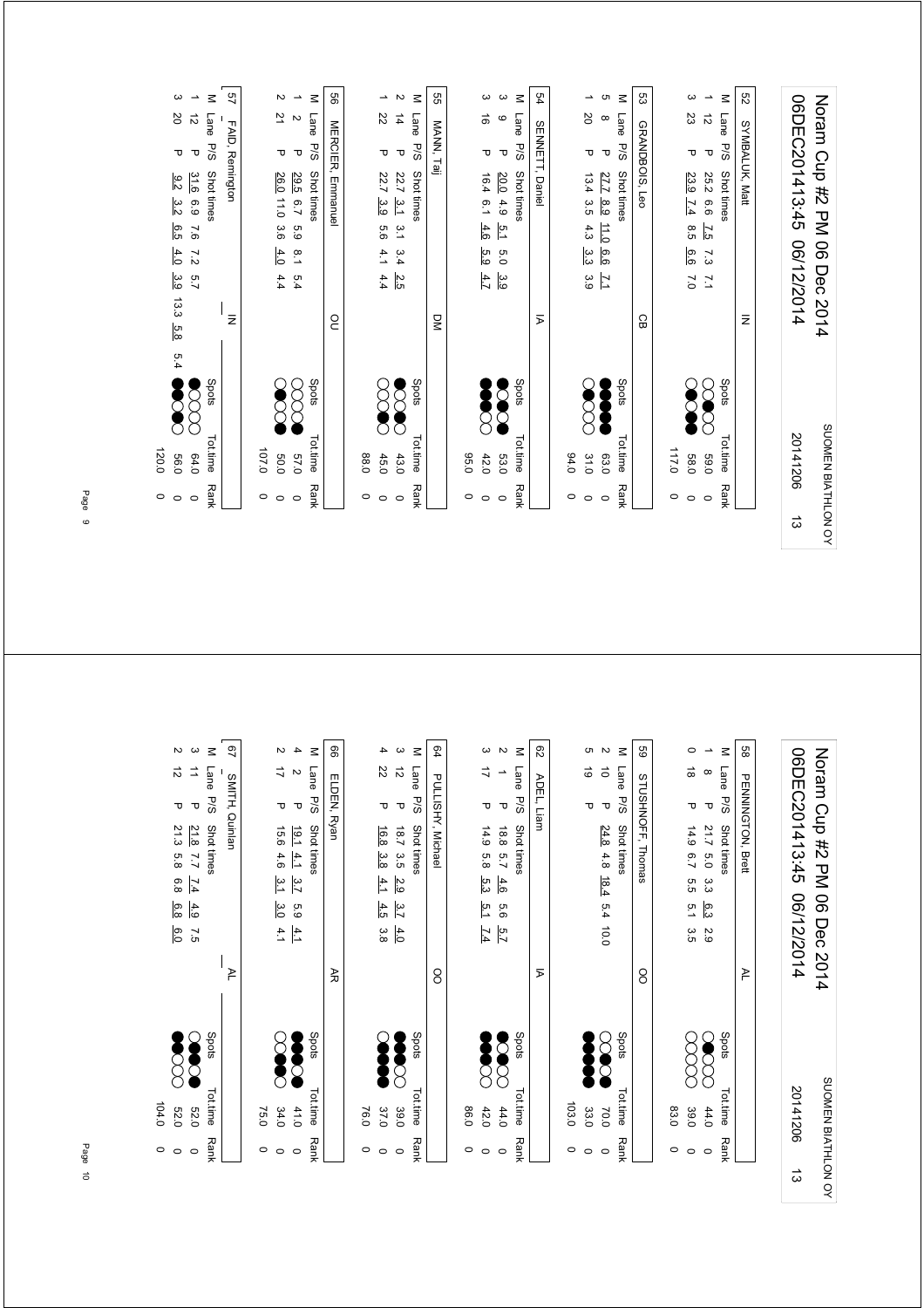|   | $\circ$     | 133.0              |               |                |                                           |                          |                  |                        |                          |
|---|-------------|--------------------|---------------|----------------|-------------------------------------------|--------------------------|------------------|------------------------|--------------------------|
|   | $\circ$     | <b>55.0</b>        |               |                | $\sim 0$<br>$\sim$<br>5.5                 | 25.0<br>6.1              | ᠊ᠣ               |                        | ∸                        |
|   | $\circ$     | 78.0               |               |                | 20.1 12.1<br>9.3                          | 26.8<br>6.9              | $\mathbf \sigma$ | თ დ                    | ω                        |
|   | Rank        | Tot.time           | Spots         |                |                                           | Shot times               | P/S              | Lane                   | $\leq$                   |
|   |             |                    |               | $\overline{S}$ |                                           | Travis                   | LUCKERT,         |                        | S,                       |
|   | $\circ$     | 142.0              |               |                |                                           |                          |                  |                        |                          |
|   | $\circ$     | 75.0               |               |                | 9.3<br>71L7<br>$\frac{11.3}{2}$           | 30.1<br>8.8              | ᠊ᠣ               | $\vec{\tilde{\omega}}$ | 4                        |
|   | $\circ$     | 0'/9               |               |                | 6.4<br>$\overline{9}$<br>6.6              | 28.8<br>8.4              | $\mathbf \sigma$ | $\vec{v}$              | 4                        |
|   | Rank        | <b>Tot.time</b>    | Spots         |                |                                           | Shot times               | <b>P/S</b>       | Lane                   | $\leq$                   |
|   |             |                    |               | OO             |                                           | LIPOVSKI, Benjamin       |                  |                        | 2                        |
|   | 0           | 112.0              |               |                |                                           |                          |                  |                        |                          |
|   | $\circ$     | 0.06               |               |                | 4.9<br>5.7<br>4.6                         | 32.3<br>6.1              | ᠊ᠣ               | ⊣                      | 4                        |
|   | $\circ$     | <b>52.0</b>        | $\mathcal{L}$ |                | $^{0.1}$<br>G.5<br>9.9                    | 24.8<br>4.4              | $\mathbf \sigma$ | ↘                      | $\overline{\mathsf{c}}$  |
|   | Rank        | Tot.time           | Spots         |                |                                           | Shot times               | P/S              | Lane                   | $\leq$                   |
|   |             |                    |               | $\sum$         |                                           |                          | POON, Sam        |                        | 7                        |
|   | $\circ$     | 178.0              |               |                |                                           |                          |                  |                        |                          |
|   | $\circ$     | 0.96               |               |                | $\frac{13.0}{2}$<br>6.8<br>6.9            | 46.2<br>$\frac{11.3}{2}$ | ᠊ᠣ               | 4                      | c                        |
|   | $\circ$     | 82.0               |               |                | $\frac{8.1}{2}$<br>6.4                    | 39.8 11.0 7.3            | $\mathbf \sigma$ | 4                      | c                        |
|   | Rank        | Tot.time           | Spots         |                |                                           | Shot times               | <b>P/S</b>       | Lane                   | $\leq$                   |
|   |             |                    |               | 53             |                                           | MATHESON, Tregan         |                  |                        | 5                        |
|   | $\circ$     | 113.0              |               |                |                                           |                          |                  |                        |                          |
|   | $\circ$     | 0.10               |               |                | $_{\rm 2.2}^{\rm 5}$<br>7.4<br>6.4        | 24.8<br>9.8              | ᠊ᠣ               | $\vec{5}$              |                          |
|   | $\circ$     | 032                |               |                | $\overline{C}$<br>$\overline{7.4}$<br>0.7 | 16.0<br>0.0              | $\mathbf \sigma$ | $\vec{g}$              | $\sim$ $\sim$            |
|   | <b>Rank</b> | Tottime            | Spots         |                |                                           | Shot times               | <b>P/S</b>       | Lane                   | $\leq$                   |
|   |             |                    |               | NΑ             |                                           |                          | STEPAN, Jakub    |                        | 89                       |
|   | $\circ$     | 0.88               |               |                |                                           |                          |                  |                        |                          |
|   | $\circ$     | 44.0               |               |                | 4.4<br>4.6<br>4.9                         | 21.0<br>G.5              | ᠊ᠣ               | $\vec{o}$              | N                        |
|   | $\circ$     | 44.0               |               |                | 4.8<br>4.6<br>4.3                         | 22.7<br>5.5              | $\mathbf \sigma$ | $\vec{o}$              | $\overline{\phantom{a}}$ |
|   | <b>Rank</b> | Tottime            | Spots         |                |                                           | Shot times               | 5/5              | Lane                   | $\leq$                   |
|   |             |                    |               | ≧              |                                           |                          | KELLY, Kieran    |                        | 89                       |
|   |             |                    |               |                |                                           |                          |                  |                        |                          |
| ದ |             | 20141206           |               |                | 06/12/2014                                | 06DEC201413:45           |                  |                        |                          |
|   |             | SUOMEN BIATHLON OY |               |                | Noram Crp #2 PM 06 Dec 2014               |                          |                  |                        |                          |
|   |             |                    |               |                |                                           |                          |                  |                        |                          |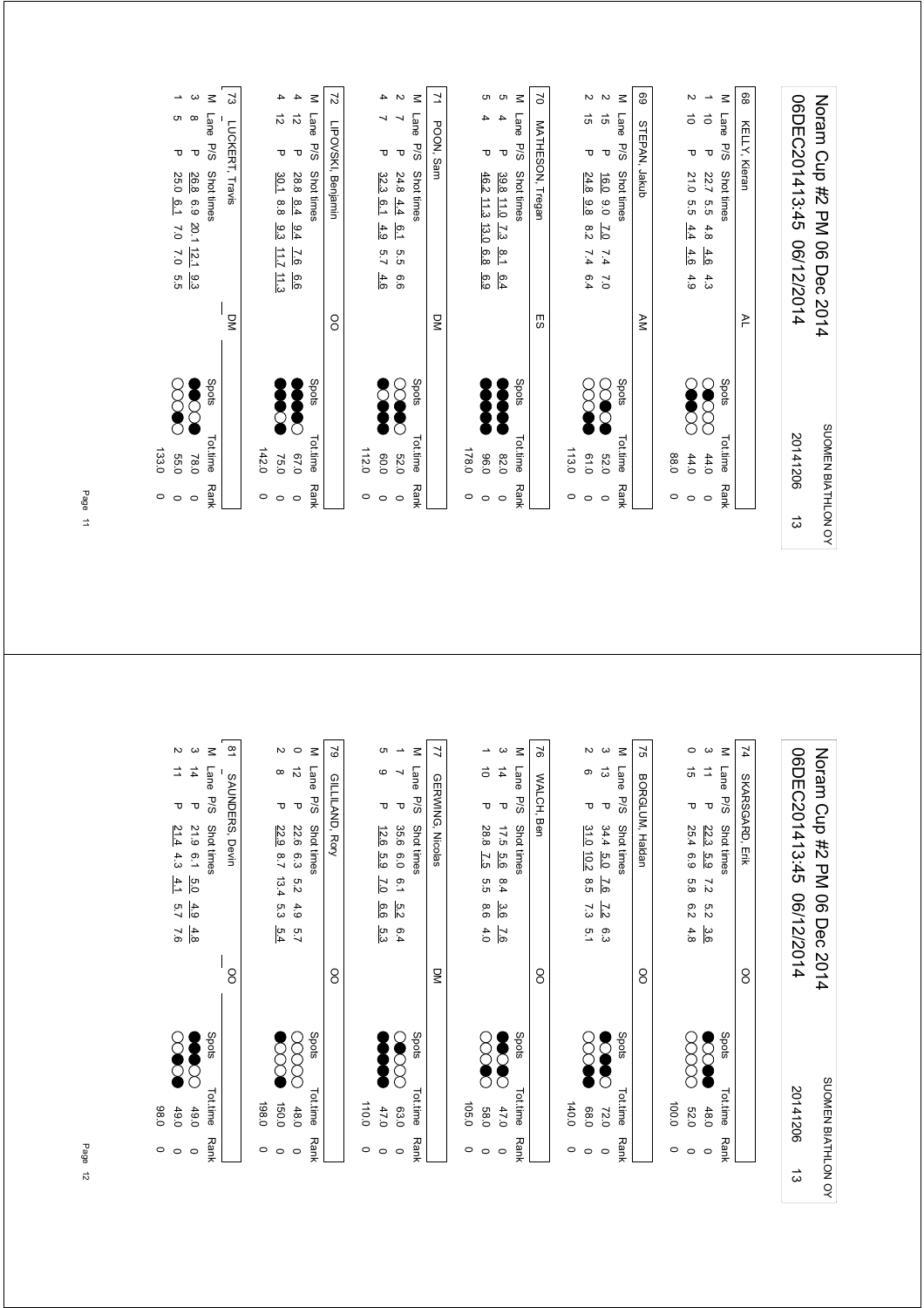|   | $\circ$     | 0.600              |       |                             |                  |                |                |                   |             |                  |                  |                          |
|---|-------------|--------------------|-------|-----------------------------|------------------|----------------|----------------|-------------------|-------------|------------------|------------------|--------------------------|
|   | $\circ$     | 0.95               |       |                             | 4.2              | 4.4            | 3.8            | 4.8               | 25.8        | τ                | ⇉                | $\circ$                  |
|   | $\circ$     | 0.03               |       |                             | 4.9              | $\overline{5}$ | 2.7            | 5.2               | <b>26.9</b> | $\mathbf \sigma$ | ⇉                | $\overline{\phantom{a}}$ |
|   | Rank        | Tot.time           | Spots |                             |                  |                |                | <b>Shot times</b> |             | P/S              | Lane             | $\leq$                   |
|   |             |                    |       | ≻                           |                  |                |                |                   | Elm         | BERG,            |                  | $^{28}$                  |
|   | $\circ$     | 0.98               |       |                             |                  |                |                |                   |             |                  |                  |                          |
|   | $\circ$     | 43.0               |       |                             | 7.3              | 63             | 6.0            | 6.0               | 15.5        | Δ                | ∸                | $\circ$                  |
|   | $\circ$     | 43.0               |       |                             | 6.0              | 5.3            | 4.8            | $\frac{1}{8}$     | 15.5        | $\mathbf \sigma$ |                  | $\circ$                  |
|   | <b>Rank</b> | Tot.time           | Spots |                             |                  |                |                | Shot times        |             | <b>P/S</b>       | Lane             | $\leq$                   |
|   |             |                    |       | $\overline{p}$              |                  |                |                |                   | Jake.       | DRAPER,          |                  | 88                       |
|   | $\circ$     | 103.0              |       |                             |                  |                |                |                   |             |                  |                  |                          |
|   | $\circ$     | 019                |       |                             | ς 3              | 5.7            | 6.9            | 6.4               | 18.7        | ᠊ᠣ               | ದ                | $\boldsymbol{\omega}$    |
|   | $\circ$     | <b>52.0</b>        |       |                             | $\overline{2}$   | $\overline{z}$ | 5.4            | 5.4               | 19.3        | $\mathbf \sigma$ | $\vec{\omega}$   | ပ                        |
|   | <b>Rank</b> | Tot.time           | Spots |                             |                  |                |                | Shot times        |             | <b>P/S</b>       | Lane             | $\leq$                   |
|   |             |                    |       | OO                          |                  |                |                |                   |             | CUMBERLAND, Ty   |                  | 8                        |
|   | 0           | 100.0              |       |                             |                  |                |                |                   |             |                  |                  |                          |
|   | $\circ$     | 54.0               |       |                             | 2.9              | 2.8            | သ<br>ပ         | 5.0               | 33.9        | ᠊ᠣ               | Φ                | Z                        |
|   | $\circ$     | 46.0               |       |                             | 3.5              | 4.1            | $\frac{4}{3}$  | 9.6               | 24.5        | $\mathbf \sigma$ | G                | $\overline{\phantom{a}}$ |
|   | <b>Rank</b> | Tot.time           | Spots |                             |                  |                |                | Shot times        |             | P/S              | Lane             | $\leq$                   |
|   |             |                    |       | $\overline{a}$              |                  |                |                |                   |             | LINKLATER, Wynn  |                  | 84                       |
|   | O           | 115.0              |       |                             |                  |                |                |                   |             |                  |                  |                          |
|   | $\circ$     | 0.65               |       |                             | $\overline{7.1}$ | 5.7            | 7.4            | 6.1               | 26.1        | ъ                | $\mathbf \Omega$ | ω                        |
|   | $\circ$     | <b>56.0</b>        |       |                             | 5.2              | $\overline{5}$ | $\overline{z}$ | 9.6               | 21.5        | $\mathbf \sigma$ | $\circ$          | 4                        |
|   | Rank        | Tot.time           | Spots |                             |                  |                |                | Shot times        |             | P/S              | Lane             | $\leq$                   |
|   |             |                    |       | $\geq$                      |                  |                |                | Matthew           |             | GILLETT,         |                  | 83                       |
|   | $\circ$     | 0.89               |       |                             |                  |                |                |                   |             |                  |                  |                          |
|   | $\circ$     | 45.0               |       |                             | 4.2              | 4.0            | 6.0            | 63                | 21.4        | τ                | თ                | ∸                        |
|   | $\circ$     | 53.0               |       |                             | $\overline{23}$  | 6.9            | 6.0            | 4.4               | 22.3        | $\mathbf \tau$   | ၜ                | G                        |
|   | Rank        | Tot.time           | Spots |                             |                  |                |                | Shot times        |             | PSG              | Lane             | $\leq$                   |
|   |             |                    |       | $\overline{S}$              |                  |                |                |                   | Jake        | TAYLOR,          |                  | $\frac{8}{2}$            |
|   |             |                    |       |                             |                  |                |                |                   |             |                  |                  |                          |
| ದ |             | 20141206           |       |                             | 06/12/2014       |                |                | 06DEC201413:45    |             |                  |                  |                          |
|   |             | SUOMEN BIATHLON OY |       | Noram Crp #2 DM 06 Dec 2014 |                  |                |                |                   |             |                  |                  |                          |

| $\circ$<br>$\circ$ | 156.0<br>70.0 |       |      | 7.6<br>6.6<br>86               | 19.1<br>$\frac{9.8}{8}$ | τ                | 6                  | က                        |
|--------------------|---------------|-------|------|--------------------------------|-------------------------|------------------|--------------------|--------------------------|
| $\circ$            | 0.98          |       |      | 19.8<br>6.8<br>$\overline{C}$  | 23.1<br>9.9             | Δ                | ┙                  | ယ                        |
| <b>Rank</b>        | Tot.time      | Spots |      |                                | Shot times              | P/S              | Lane               | $\leq$                   |
|                    |               |       | ≥    |                                | CHAMPAGNE, Xavier       |                  |                    | జ                        |
| $\circ$            | 135.0         |       |      |                                |                         |                  |                    |                          |
| $\circ$            | 54.0          |       |      | 7.5<br>7.3<br>7.4              | 22.6<br>$\frac{8}{1}$   | ᠊ᠸ               | œ                  | $\circ$                  |
| $\circ$            | 0.18          |       |      | $\mathbb{Z}$<br>6.9<br>8.9     | 24.6<br>7.5             | $\mathbf \sigma$ | $\circ$            | $\sim$                   |
| <b>Rank</b>        | Tot.time      | Spots |      |                                | Shot times              | <b>P/S</b>       | Lane               | $\leq$                   |
|                    |               |       | ≩    |                                | HOLLAND, Lance          |                  |                    | 82                       |
| $\circ$            | 126.0         |       |      |                                |                         |                  |                    |                          |
| $\circ$            | 0'99          |       |      | 4.8<br>4.9<br>$\overline{6.1}$ | 30.3<br>3.7             | ᠊ᠸ               | ゴ                  | Z                        |
| $\circ$            | 70.0          |       |      | 0.0<br>8.8<br>63               | 33.1 6.7                | $\mathbf \sigma$ | $\vec{\omega}$     | $\overline{\phantom{a}}$ |
| <b>Rank</b>        | Tot.time      | Spots |      |                                | Shot times              | <b>P/S</b>       | Lane               | $\leq$                   |
|                    |               |       | Σ    |                                |                         | BARGEN, Aron     |                    | 91                       |
| 0                  | 139.0         |       |      |                                |                         |                  |                    |                          |
| $\circ$            | 0.36          |       |      | 8.6<br>6.4<br>11.3             | 26.5<br>6.3             | ᠊ᠣ               | 5                  | ω                        |
| $\circ$            | 73.0          |       |      | 0.0<br>8.4                     | 23.5<br>12.7 11.1       | $\mathbf \sigma$ | ₫                  | ယ                        |
| <b>Rank</b>        | Tot.time      | Spots |      |                                | Shot times              | <b>P/S</b>       | Lane               | $\leq$                   |
|                    |               |       | 8    |                                | PAZDAN, Christian       |                  |                    | 8                        |
| $\circ$            | 149.0         |       |      |                                |                         |                  |                    |                          |
| $\circ$            | 77.0          |       |      | 66<br>$10.4$ 10.4              | 29.1 10.1               | ᠊ᠣ               | ಹ                  | Z                        |
| $\circ$            | 72.0          |       |      | 9.3<br>$8.7$ 10.3              | 27.1 10.6               | $\mathbf \sigma$ | $\vec{4}$          | $\overline{\phantom{a}}$ |
| <b>Rank</b>        | Tot.time      | Spots |      |                                | Shot times              | P/S              | Lane               | $\leq$                   |
|                    |               |       | Σ    |                                |                         | KUNTZ, Nathan    |                    | 89                       |
| $\circ$            | 85.0          |       |      |                                |                         |                  |                    |                          |
| $\circ$            | 40.0          |       |      | 4.3<br>4.3<br>4.5              | 17.4<br>4.3             | ᠊ᠣ               | $\vec{\mathbf{c}}$ | ∸                        |
| $\circ$            | 45.0          |       |      | 5.2<br>5.2<br>4.2              | 14.9 6.1                | $\mathbf \sigma$ | $\vec{v}$          | $\circ$                  |
| <b>Rank</b>        | Tot.time      | Spots |      |                                | Shot times              | P/S              | Lane               | $\leq$                   |
|                    |               |       | 8    |                                |                         | MCLEAN, Sean     |                    | 88                       |
|                    |               |       |      |                                |                         |                  |                    |                          |
| ದ                  | 20141206      |       |      | 06/12/2014                     | 06DEC201413:45          |                  |                    |                          |
| SUOMEN BIATHLON OY |               |       | 2014 | 90<br>Dec                      | Noram Cup #2 PM         |                  |                    |                          |
|                    |               |       |      |                                |                         |                  |                    |                          |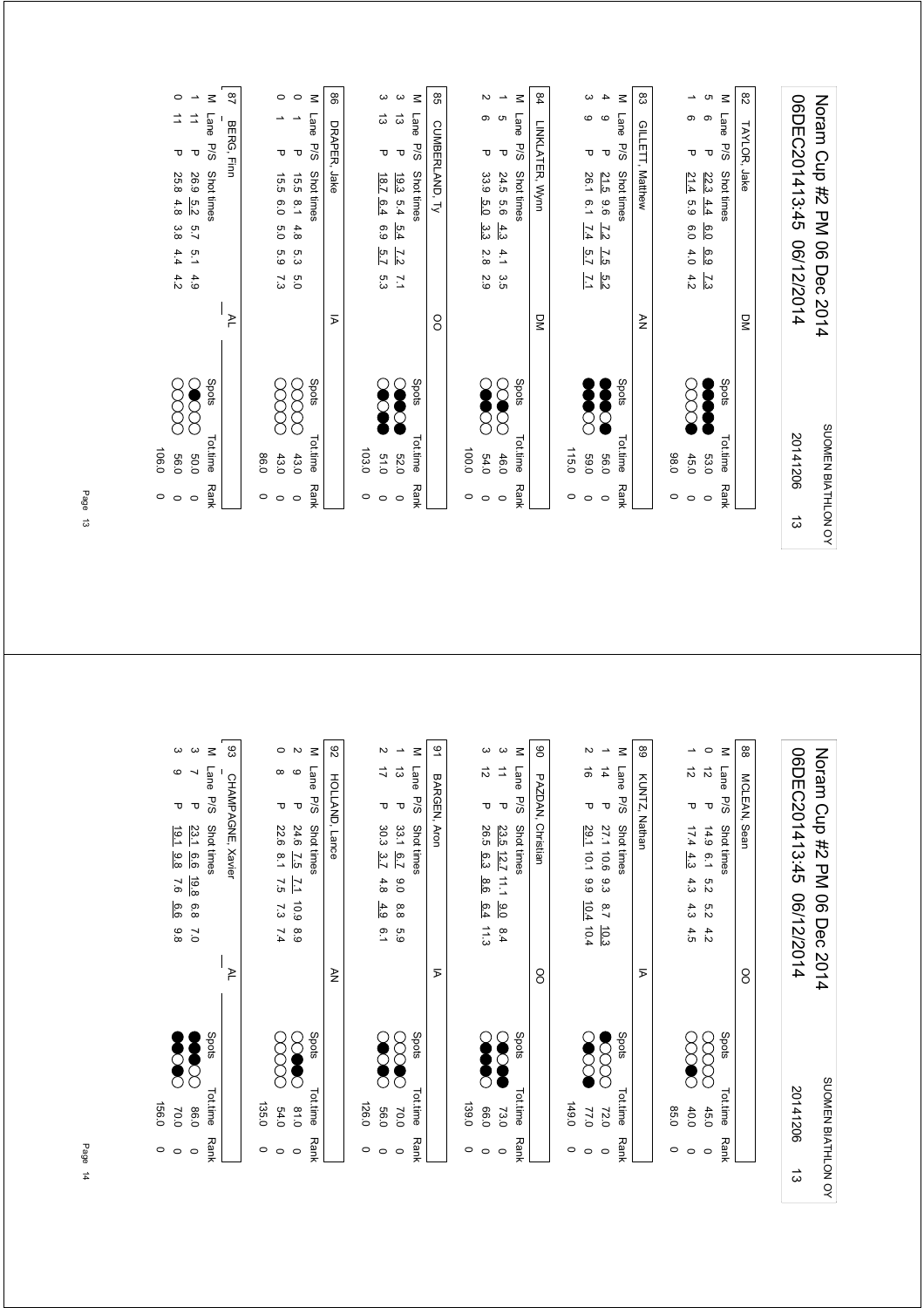|   | $\circ$     | 51.0               |        |                |            |                    |                         |                             |                  |                          |                       |
|---|-------------|--------------------|--------|----------------|------------|--------------------|-------------------------|-----------------------------|------------------|--------------------------|-----------------------|
|   | $\circ$     | 0.13               |        |                | 4.8        | 4.7                | 5.5                     | 24.2 4.7                    | Δ                | $\vec{\circ}$            | $\sim$                |
|   | Rank        | <b>Tot.time</b>    | Spots  |                |            |                    |                         | Shot times                  | 5/5              | Lane                     | $\leq$                |
|   |             |                    |        | ₹              |            |                    |                         | HOILETT, Claire             |                  |                          | 8                     |
|   | $\circ$     | 0.40               |        |                |            |                    |                         |                             |                  |                          |                       |
|   | $\circ$     | 0.03               |        |                | 3.7        | 4.0                | $\overrightarrow{11.9}$ | 21.5<br>3.4                 | Δ                | ದ                        | $\omega$              |
|   | $\circ$     | 44.0               |        |                | 3.6        | مبرا               | 4.1                     | 23.7 3.5                    | $\mathbf \sigma$ | $\overrightarrow{4}$     | $\sim$                |
|   | Rank        | <b>Tot time</b>    | Spots  |                |            |                    |                         | Shot times                  | P/S              | <b>Lane</b>              | $\leq$                |
|   |             |                    |        | OO             |            |                    |                         | SELTSAM, Millie             |                  |                          | 86                    |
|   | $\circ$     | 100.0              |        |                |            |                    |                         |                             |                  |                          |                       |
|   | $\circ$     | 77.0               |        |                | ς<br>ვ     | 5.6                | 5.0                     | 29.4<br>93                  | ᠊ᠣ               | ∼                        | ω                     |
|   | $\circ$     | 23.0               |        |                |            | 4.4                | ς.σ                     | 2.0<br>3.8                  | $\mathbf \sigma$ | $\overline{\phantom{0}}$ | $\circ$               |
|   | Rank        | Tot.time           | Spots  |                |            |                    |                         | Shot times                  | P/S              | Lane                     | $\leq$                |
|   |             |                    |        | $\overline{S}$ |            |                    |                         | LINKLATER, Fiona            |                  |                          | 29                    |
|   | $\circ$     | 110.0              |        |                |            |                    |                         |                             |                  |                          |                       |
|   | $\circ$     | 53.0               |        |                | 6.0        |                    | 9.5                     | 21.8<br>8.8                 | ᠊ᠣ               | 4                        | $\boldsymbol{\omega}$ |
|   | $\circ$     | 0.75               |        |                | 6.4        | $\frac{5}{10}$ 4.3 | 9'1                     | 27.5<br>3.7                 | $\mathbf \sigma$ | $\vec{\omega}$           | $\sim$                |
|   | <b>Rank</b> | Tot.time           | Spots  |                |            |                    |                         | Shot times                  | <b>P/S</b>       | Lane                     | $\leq$                |
|   |             |                    |        | 80             |            |                    |                         |                             | SAUVE, Elyse     |                          | 8                     |
|   | $\circ$     | 204.0              |        |                |            |                    |                         |                             |                  |                          |                       |
|   | $\circ$     | 0.111              |        |                |            |                    |                         | 48.4 8.7 10.9 10.0          | ᠊ᠣ               | c                        | cл                    |
|   | $\circ$     | 03.0               | Ê<br>R |                | 8.3        | $\frac{1}{2}$      | 9.3                     | 42.9 11.6                   | $\mathbf \sigma$ | c                        | ∸                     |
|   | Rank        | <b>Tot.time</b>    | Spots  |                |            |                    |                         | Shot times                  | P/S              | Lane                     | $\leq$                |
|   |             |                    |        | $\overline{a}$ |            |                    |                         | Odessa                      | BAUER,           |                          | 99                    |
|   | $\circ$     | 0.58               |        |                |            |                    |                         |                             |                  |                          |                       |
|   | $\circ$     | 41.0               |        |                | 3.5        | 3.6                | 5.0                     | 18.8<br>5.9                 | τ                | $\vec{\tilde{\omega}}$   | И                     |
|   | $\circ$     | 44.0               |        |                | 5.6        | 4.7                | 7.5                     | 16.6<br>5.8                 | $\mathbf \tau$   | $\vec{4}$                | 4                     |
|   | Rank        | Tot.time           | Spots  |                |            |                    |                         | <b>Shot times</b>           | P/S              | Lane                     | $\leq$                |
|   |             |                    |        | <sup>o</sup>   |            |                    |                         | WUNDER, Jared               |                  |                          | 94                    |
|   |             |                    |        |                |            |                    |                         |                             |                  |                          |                       |
| ದ |             | 20141206           |        |                | 06/12/2014 |                    |                         | 06DEC201413:45              |                  |                          |                       |
|   |             | SUOMEN BIATHLON OY |        |                |            |                    |                         | Noram Crp #2 DM 06 Dec 2014 |                  |                          |                       |

103  $\begin{array}{cc} 1 & 14 \end{array}$ 105 104 MINARIK, Anna 102 MIREJOVSKY, Anne  $\frac{1}{8}$ 101 PARK, Talia 100 DEUCHAR, Ashley  $\circ$ M Lane P/S Shot times  $\rightarrow$ M Lane P/S Shot times  $\omega$   $\omega$ M Lane P/S Shot times  $\rightarrow$   $\omega$ M Lane P/S Shot times  $\overline{v}$ M Lane P/S Shot times  $\rightarrow$ M Lane P/S Shot times  $\rightarrow$  N 06DEC201413:45 06/12/2014 Noram Cup #2 PM 06 Dec 2014 1 4 D 25.0 6.0 5.3 5.1 5.1 D 25.0 5.1 D 25.1 D 25.1 D 25.1 D 25.1 D 25.1 D 25.1 D 25.1 D 25.1 D 25.1 D 25.1 D 2 1 14.9 5.3 5.1 4.9 5.3 5.1 4.8 P 18.4 P 19.4 P 19.1 P 19.1 P 19.1 P 19.1 P 19.1 P 19.1 P 19.1 P 19.1 P 19.1 P 1 3 8 P 47.4 7.5 8.2 6.2 8.2 (20) 84.0 0 2 7 P 42.4 6.1 7.4 6.6 6.8 (XX) 0 8.0 5.8 13.0 71.0 6.3 3 10 P 31.3 0 17 P 31.7 9.0 6.9 8.4 7.5 ( X X X X 8.0 0 2 17 P 33.4 10.7 9.8 9.8 9.8 P 33.4 10.7 P 33.4 P 33.4 P 33.4 P 20.0 P 20.0 P 20.0 P 20.0 P 20.0 P 20.0 P 20.0 0 11.3 11.6 15.0 109.0 9.8 1 18 P 54.6 0 9.1 10.0 1 10.6 10.0 10.0 1 10.0 1 10.0 1 10.0 1 10.0 1 10.0 1 10.0 1 10.0 1 1 3.2 4.3 3.9 4.3 3.3 3.3 3.4 P 15.2 0 D 15.2 0 D 15.2 D 15.4 P 15.4 P 15.4 P 15.4 P 15.4 P 15.1 P 15.1 P 15.1 P 15.1 P 15.1 P 15.1 P 15.1 P 15.1 P 15.1 P 15.1 P 15.1 P 15.1 P 15.1 P 15.1 P 15.1 P 15.1 P 15.1 P 15.1 P 15. 2 15 P 19.2 3.7 4.0 3.0 3.0 3.0 3.0 3.7 ● 2.7 P 19.2 19.2 14.0 P 19.2 P 19.2 P 19.2 P 19.2 P 19.2 P 1 06DEC201413:45 06/12/2014 1 9 D 25.0 6.9 6.9 6.9 6.9 P 20 20 1 9 D 25.0 0 25.0 0 D 25.0 0 D 25.0 0 D 25.0 0 D 25.0 0 D 25.0 0 D 25.0 0 D Noram Cup #2 PM 06 Dec 2014  $\frac{1}{7}$  $\circ$   $\vec{o}$  $\vec{a}$   $\vec{a}$  $\frac{1}{4}$  $\infty$  $\overline{a}$  $\vec{a}$ COYNE, Karly KLOTZ, Annika MINARIK, Anna COYNE, Karly MIREJOVSKY, Anne PARK, Talia DEUCHAR, Ashley P 192 37 4.0 3.0 3.0<br>P 15.3 3.9 4.3 3.3 3.1  $\sigma$   $\sigma$  $P$  42.4  $\frac{6.1}{1.2}$   $\frac{7.4}{8.2}$  6.6 6.8<br>P 47.4  $\frac{7.5}{1.5}$  8.2  $\frac{7.2}{1.2}$  6.2  $\sigma$   $\sigma$ P 33.4 10.7 10.3 9.6 9.8<br>P 31.7 9.0 5.9 8.4 7.5 P 54.6 15.0 9.8 11.6 11.3 P 58.1 13.9 13.5 10.6 9.1 Py Spots Tot.time Rank Shot times P/S Shot times Shots Shots Tot.time Rank Py Spots Tot.time Rank Shot times P/S Shot times  $\sim$  Shots Shots Tot.time P/S Shot times Py Spots Tot.time Rank Shot times P/S Shot times  $\sim$  Shots Shots Tot.time P/S Shot times 18.4 4.9 5.3 5.1  $\frac{4.8}{-5.6}$ <br>25.6 6.0 5.3 5.1  $\frac{5.1}{-5.1}$  $\frac{31.3}{25.0}$  <br>  $\frac{31.3}{6.8}$  <br>  $\frac{6.3}{6.9}$  <br>  $\frac{5.8}{6.9}$  <br>  $\frac{8.0}{6.9}$ OO OO DM  $\geq$ AM  $\overline{p}$ 88  $\frac{1}{2}$  $\infty$ 80000 Spots  $\infty$ Spots **Spots**  $\infty$ Spots Spots stods 0911 00000 0'601 00000  $\infty$  $\infty$ SUOMEN BIATHLON OY SUOMEN BIATHLON OY Tot.time Rank Tot.time Rank Tot.time Tot.time Rank Tot.time Rank Tot.time 20141206 $84.0$  $0.77$ 68.0 37.0  $51.0$  $44.0$ 75.0 52.0 79.0 32.0 159.0 159.0 0 123.0 0  $147.0$  147.0 0 224.0 224.0 0 123.0 95.0 0'69 69.0 0 **Rank Rank**  $\circ$   $\circ$  $\circ$   $\circ$  $\circ$   $\circ$  $\circ$   $\circ$  $\circ$  $\circ$  $\circ$   $\circ$   $\circ$  $\circ$  $\circ$   $\circ$  $\circ$ ದ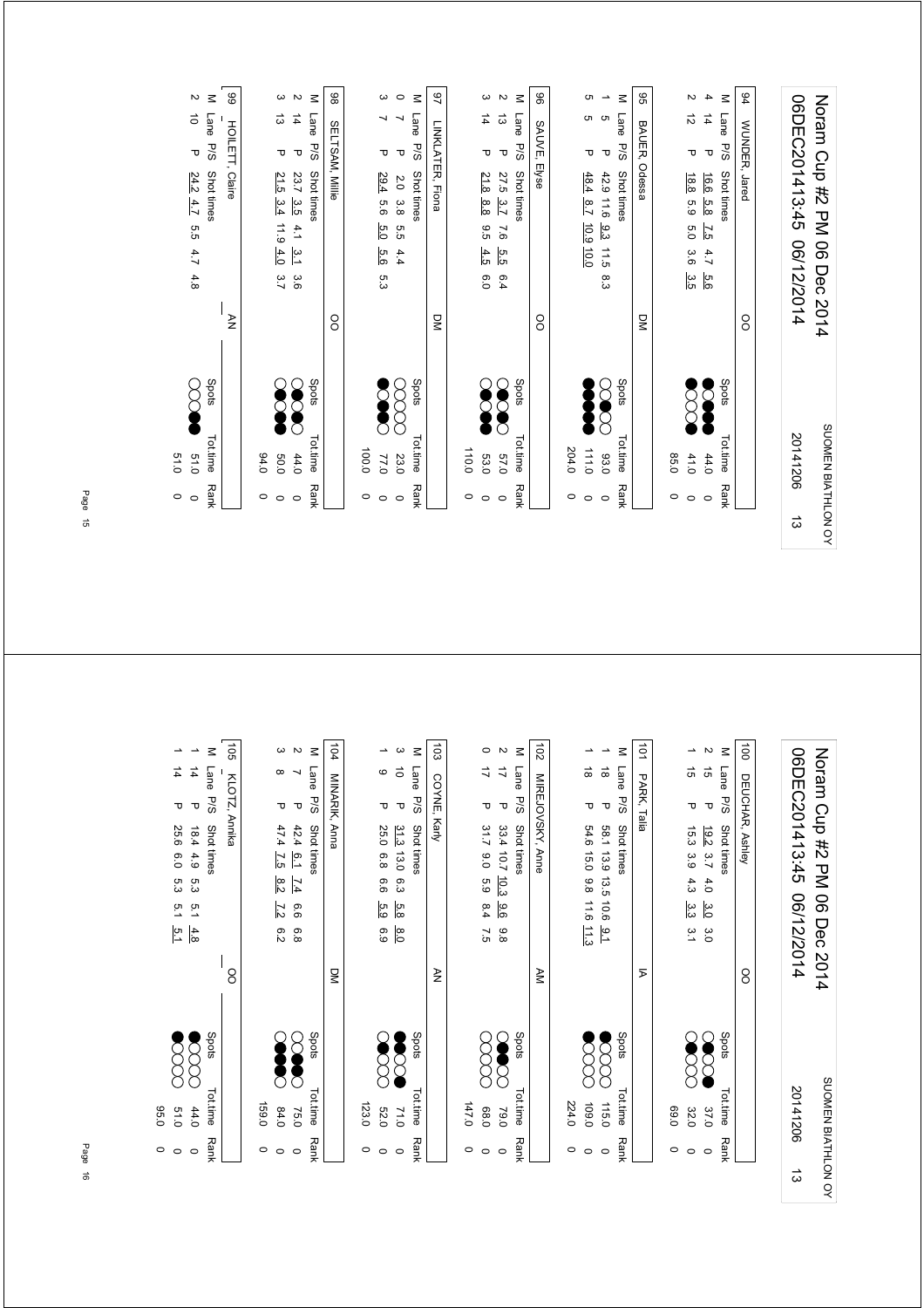|                                       |                       | 06DEC201413:45<br>06/12/2014                                            |                         |       | 20141206        |             | ದ |
|---------------------------------------|-----------------------|-------------------------------------------------------------------------|-------------------------|-------|-----------------|-------------|---|
|                                       |                       |                                                                         |                         |       |                 |             |   |
|                                       |                       |                                                                         |                         |       |                 |             |   |
| $\overrightarrow{90}$                 | <b>CAMICIOLI, Amy</b> |                                                                         | $\overline{a}$          |       |                 |             |   |
| $\leq$                                | Lane<br>P/S           | Shot times                                                              |                         | Spots | Tot.time        | <b>Rank</b> |   |
| $\mathbf{z}$<br>ၜ                     | $\mathbf \tau$        | 37.4<br>2.9 11.2<br>10.6<br>$\overline{5}$                              |                         |       | 0.98            | $\circ$     |   |
| ω<br>თ                                | ᠊ᠣ                    | 23.6 13.5 10.9<br>9.5<br>10.1                                           |                         |       | 72.0            | $\circ$     |   |
|                                       |                       |                                                                         |                         |       | 158.0           | 0           |   |
| 101                                   | DALY, Brianna         |                                                                         | $\overline{\mathsf{S}}$ |       |                 |             |   |
| $\leq$                                | Lane<br>P/S           | Shot times                                                              |                         | Spots | <b>Tot.time</b> | <b>Rank</b> |   |
| 4<br>∼                                | $\mathbf \sigma$      | 19.3<br>$\overline{29}$<br>5.0<br>4.7<br>7.4                            |                         |       | 032             | $\circ$     |   |
| $\circ$<br>$\infty$                   | ᠊ᠣ                    | 5.3<br>4.3<br>3.9<br>4.5<br>3.8                                         |                         |       | 22.0            | $\circ$     |   |
|                                       |                       |                                                                         |                         |       | 74.0            | 0           |   |
| $\overline{8}$                        | ORVIG, Megan          |                                                                         | $\geq$                  |       |                 |             |   |
| $\leq$                                | Lane<br>P/S           | <b>Shot times</b>                                                       |                         | Spots | Tot.time        | <b>Rank</b> |   |
| G<br>$\vec{o}$                        | $\mathbf \sigma$      | 19.3<br>$\frac{10.0}{2}$<br>$\frac{10.4}{4}$<br>$\overline{2.6}$<br>6.6 |                         |       | 029             | $\circ$     |   |
| ω<br>ဖ                                | ᠊ᠣ                    | 21.1<br>Z-7<br>$-1.6$<br>$\overline{c}$                                 |                         |       | 64.0            | $\circ$     |   |
|                                       |                       |                                                                         |                         |       | 126.0           | $\circ$     |   |
| 122                                   | BROWN, Abigail        |                                                                         | $\overline{S}$          |       |                 |             |   |
| $\leq$                                | Lane<br><b>P/S</b>    | Shot times                                                              |                         | Spots | Tottime         | <b>Rank</b> |   |
| $\circ$<br>↘                          | $\mathbf \sigma$      | 22.4<br>0.0<br>0.0<br>$\overline{z}$<br>0.8                             |                         |       | 0'29            | $\circ$     |   |
| →<br>┙                                | ᠊ᠣ                    | 25.7<br>7.6<br>6.6<br>$\overline{\mathbf{8}}$<br>$\frac{1}{2}$          |                         |       | 0'69            | $\circ$     |   |
|                                       |                       |                                                                         |                         |       | 116.0           | $\circ$     |   |
| 123                                   |                       | ALTWASSER, Kaitlyn                                                      | <sup>o</sup>            |       |                 |             |   |
| $\leq$                                | Lane<br><b>P/S</b>    | Shot times                                                              |                         | Spots | Tot.time        | <b>Rank</b> |   |
| $\sim$ $\sim$<br>$\vec{q}$            | $\mathbf \sigma$      | 1.81<br>5.9<br>$\overline{L}$<br>၉၁<br>$\overline{2}$                   |                         |       | 46.0            | $\circ$     |   |
| ದ                                     | ᠊ᠣ                    | 19.7<br>$\overline{C}$<br>8.5<br>6.4<br>6.9                             |                         |       | 49.0            | $\circ$     |   |
|                                       |                       |                                                                         |                         |       | 0.56            | 0           |   |
| 124                                   |                       | SHERRINGTON, Jenna                                                      | OO                      |       |                 |             |   |
| Μ                                     | Lane<br><b>P/S</b>    | Shot times                                                              |                         | Spots | Tot.time        | <b>Rank</b> |   |
| $\overline{\phantom{a}}$<br>$\vec{0}$ | $\mathbf \tau$        | 20.4 10.1<br>8.4<br>7.3<br>$\overline{8}$                               |                         |       | 089             | $\circ$     |   |
| $\circ$<br>$\vec{q}$                  | ᠊ᠣ                    | 25.4<br>7.0<br>7.7<br>6.7<br>6.8                                        |                         |       | 0'/9            | $\circ$     |   |
|                                       |                       |                                                                         |                         |       | 115.0           | $\circ$     |   |

| $\circ$<br>$\circ$ | 151.0<br>0.70     | $\sharp$<br>᠊ᠣ<br>19.0 9.8 13.0 10.5 10.8                                               | $\sim$   |
|--------------------|-------------------|-----------------------------------------------------------------------------------------|----------|
| $\circ$            | 84.0              | $\vec{\circ}$<br>᠊ᠣ<br>26.3 13.5 13.0 10.2 13.7                                         | $\circ$  |
| <b>Rank</b>        | Spots<br>Tot.time | Lane<br>P/S<br><b>Shot times</b>                                                        | $\leq$   |
|                    |                   | EYRE, Gareth<br>8                                                                       | 130      |
| $\circ$            | 124.0             |                                                                                         |          |
| $\circ$            | <b>55.0</b>       | ┙<br>᠊ᠣ<br>27.6<br>73<br>5.3<br>4.6<br>5.0                                              | $\circ$  |
| $\circ$            | 069               | ∸<br>G<br>τ<br>33.7 11.7<br>57<br>4.4<br>3.6                                            |          |
| <b>Rank</b>        | Spots<br>Tot.time | Lane<br>P/S<br>Shot times                                                               | $\leq$   |
|                    |                   | LINKLATER, Callum<br>$\leq$                                                             | 671      |
| $\circ$            | 85.0              |                                                                                         |          |
| $\circ$            | 36.0              | ⇉<br>᠊ᠣ<br>18.0<br>4.1<br>2.7<br>3.0<br>$\frac{3}{4}$                                   | Z        |
| $\circ$            | 49.0              | ⇉<br>τ<br>18.0 5.9<br>10.6<br>6.3<br>$\frac{4.1}{1}$                                    | $\omega$ |
| <b>Rank</b>        | Spots<br>Tot.time | Lane<br>P/S<br>Shot times                                                               | $\leq$   |
|                    |                   | THOROGOOD, Tynan<br>₹                                                                   | 128      |
| $\circ$            | 131.0             |                                                                                         |          |
| $\circ$            | 0.10              | 4<br>᠊ᠣ<br>32.2<br>4.6<br>6.8<br>6.6<br>$\overline{6.1}$                                | $\sim$   |
| $\circ$            | C<br>70.0         | 4<br>τ<br>35.6<br>$\overline{0}$<br>0.0<br>5.8<br>$\overline{z}$                        | $\sim$   |
| <b>Rank</b>        | Spots<br>Tot.time | Lane<br>P/S<br>Shot times                                                               | $\leq$   |
|                    |                   | NEIL, Hayden<br>≥                                                                       | 127      |
| 0                  | 137.0             |                                                                                         |          |
| $\circ$            | 64.0              | ∸<br>ゴ<br>᠊ᠣ<br>23.8<br>$8.4$ 14.9<br>7.5<br>6.0                                        |          |
| $\circ$            | 73.0              | $\vec{4}$<br>$\mathbf \sigma$<br>22.5 15.8<br>$\overline{z}$<br>$\frac{9.8}{8}$<br>12.5 | $\sim$   |
| <b>Rank</b>        | Spots<br>Tot.time | Lane<br><b>P/S</b><br>Shot times                                                        | $\leq$   |
|                    |                   | MCBRIDE, Logan<br>8                                                                     | 126      |
| 0                  | 155.0             |                                                                                         |          |
| $\circ$            | 0.08              | თ<br>᠊ᠣ<br>52.8<br>9.9<br>6.0<br>5.3                                                    | ω        |
| $\circ$            | ె<br>75.0         | ┙<br>$\mathbf \sigma$<br>34.0<br>9.6<br>4.7<br>6.2<br>0.1                               | ယ        |
| <b>Rank</b>        | Spots<br>Tot.time | Lane<br>P/S<br>Shot times                                                               | $\leq$   |
|                    |                   | FIXSEN, Ivy<br>$\overline{a}$                                                           | 125      |
|                    |                   |                                                                                         |          |
| ದ                  | 20141206          | 06DEC201413:45<br>06/12/2014                                                            |          |
| SUOMEN BIATHLON OY |                   | Noram Crp #2 PM<br>06 Dec<br>2014                                                       |          |
|                    |                   |                                                                                         |          |